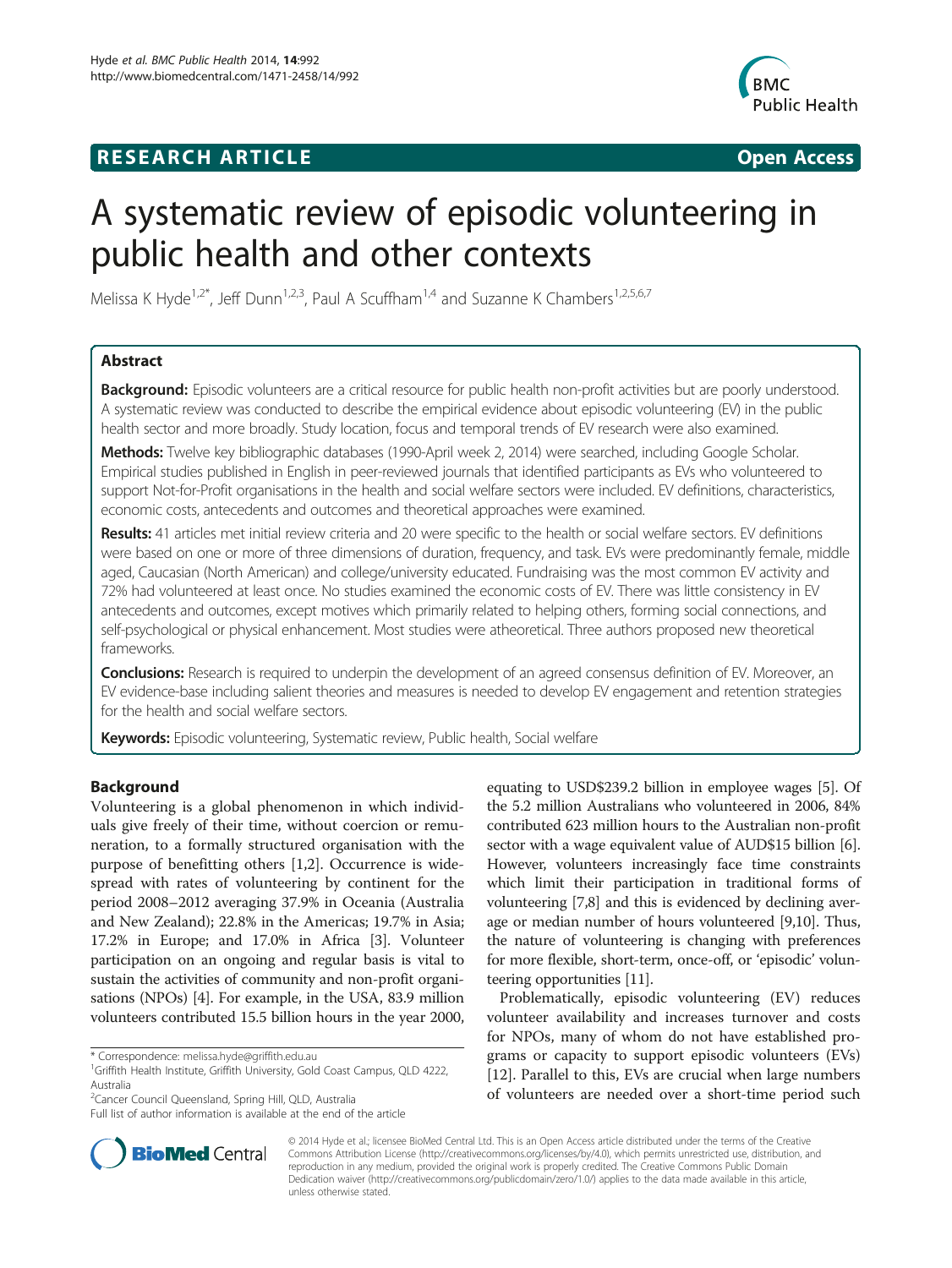as during crises [[13](#page-13-0)], serving specific patient or community groups [\[14](#page-13-0)] or community events [\[15](#page-13-0)]. For example, EVs may assist in meal preparation for patients and their families in away-from-home accommodation [[14\]](#page-13-0) or provide care activities for marginalised groups (e.g. people experiencing homelessness [\[16\]](#page-13-0)). As well, NPOs mobilise thousands of EVs to participate in community events (e.g. Relay For Life [\[17](#page-13-0)]) to raise funds for research, prevention, education and support services.

Although EV is a critical and growing social resource, research on EV is scant [[15,18](#page-13-0)-[20](#page-13-0)]. Commentaries [[8](#page-13-0),[21,22](#page-13-0)] and a descriptive review [[13\]](#page-13-0) on EV have identified three key aspects that are needed for research to progress in this field. First, there is no universally consistent conceptualisation of EV and definitions vary in research and practice [[23](#page-13-0)]. For example, Macduff [[11](#page-13-0)] proposed three classifications of EV as temporary (volunteering over a short period of hours or days); interim (regular volunteering over a short  $period \leq 6$  months); and occasional (returning on a consistent basis such as annually to volunteer for a short period of hours or days). By contrast, Cnaan and Handy [\[13\]](#page-13-0) propose a continuum with volunteers participating episodically (once-off/occasionally) at one end of the spectrum and traditional volunteers at the other. Other researchers suggest a dichotomy in which once-off (ad-hoc)/short-term volunteers are compared to volunteers who participate on a regular, ongoing basis [\[24,25](#page-13-0)]. In addition, definitions of EV vary further when the specific volunteering context and activity are considered. For instance, in tourism and sport contexts, event volunteers are often viewed as synonymous with EVs [\[26,27](#page-13-0)], a distinction relevant for public health contexts where event volunteers provide a key source of funding for programs [[28](#page-13-0)].

Second, empirical data on EV is lacking with EV prevalence and characteristics poorly described. Most general public surveys do not include specific questions on EV participation within formal organisations and likely underestimate its' prevalence. Based on reports of the number of hours volunteered annually, it is estimated that 31% [\[23](#page-13-0)] to 61% [[25](#page-13-0)] volunteer episodically in the USA and this compares to estimates of 38% [[29](#page-13-0)] to 69% [[25](#page-13-0)] in Australia. Similar rates of EV in Canada (50% to 59%) [[25,30\]](#page-13-0) and the UK (44% to 78%) [[25](#page-13-0),[31](#page-14-0)] have also been estimated. Economic and social impacts of EV for volunteers and organisations also remain unquantified [\[32\]](#page-14-0). It has been suggested that given their infrequent participation, EVs incur less costs than volunteers who participate on an ongoing basis [\[13\]](#page-13-0). However, such claims rarely provide supporting evidence; consider economic costs in parallel with the social costs of EV; or examine costs to the organisation. As well, characteristics of volunteers who participate episodically have not been explored systematically [\[13](#page-13-0)]. Consequently, it is unclear whether there are variations in demographic characteristics within the EV population; when contrasted with longer-term volunteers; or when compared to people engaging in other forms of civic participation. In addition, potential differences in EV characteristics across sectors or activities are also unknown.

Third, EV research has seldom used theoretically driven approaches and the motivations and behaviours of EVs are not well understood [\[14](#page-13-0),[15,18](#page-13-0),[19,23,](#page-13-0)[33](#page-14-0)]. Drawing from broader volunteering research [\[4,19,](#page-13-0)[34](#page-14-0)-[37](#page-14-0)] and social-cognitive theories [[38](#page-14-0)-[40](#page-14-0)], key contributors to EV may include motives, attitudes, norms or social support, self-efficacy, intention, satisfaction, commitment, and self or role identity. Understanding EV behaviour and the factors contributing to EV will help to clarify patterns of EV participation over time; identify aspects on which to intervene to increase retention and the potential for transitions to more ongoing volunteering roles [\[13,21\]](#page-13-0); and establish the relationship between EV and other forms of volunteering and civic participation [[21](#page-13-0)].

Hence, research about EV is a key priority to inform public health more broadly and NPOs specifically who provide health and social welfare services to the community. Problematically, much of the commentary as well as the sole descriptive review on this issue [\[13](#page-13-0)] occurred almost a decade ago. Moreover, to our knowledge there are no systematic reviews of EV in public health or other contexts. Accordingly, we conducted a systematic review to describe the available empirical evidence for EV broadly and specifically for public health NPOs or community organisations, and from this provide recommendations for future research.

As the first systematic review on EV, we initially examine the current state of EV research by describing location, focus and temporal trends of published EV research. For the purposes of building an evidence base and in line with our first aim to describe EV conceptualisations and characteristics, we then address definition and empirical aspects for all EV articles initially assessed for eligibility, regardless of the sector in which these studies occurred (i.e. broad review). Consistent with our second aim to understand EV behaviour and contributors to EV in a public health context, we then narrow our review to focus only on those articles describing EV in the health and social welfare sector and address the antecedents, outcomes and theoretical aspects (i.e. focused review).

#### Methods

In line with these aims, key questions were developed by two authors to guide the broader and focused review, and finalised after consultation with a third author. Questions were as follows: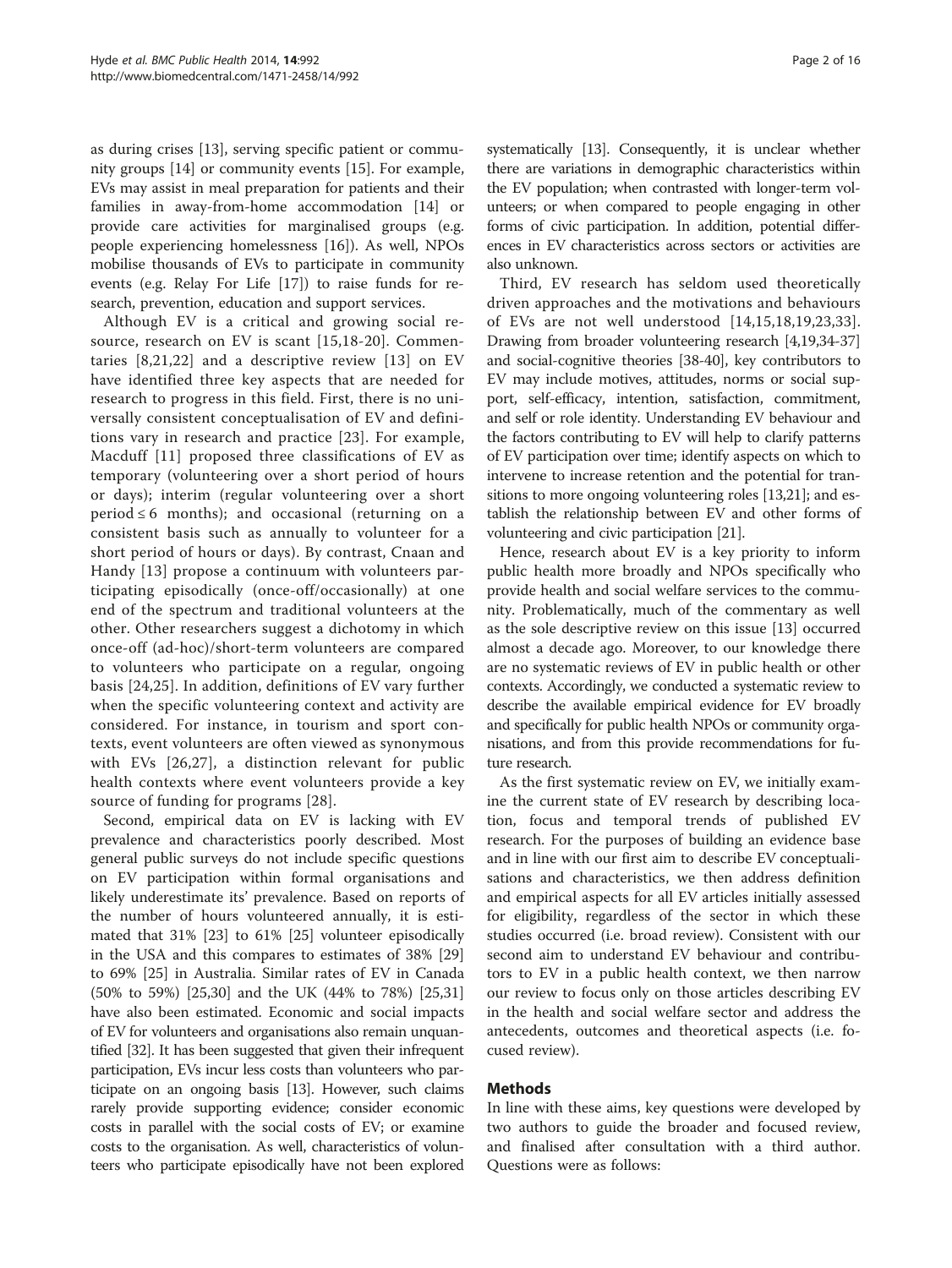- 1) Definition
	- How was EV conceptualised or defined?
- 2) Empirical
	- What was the prevalence of EV?
	- What was the economic and social value of EV for volunteers and/or NPOs?
	- What were the demographic characteristics and volunteering activities of EVs and in which sector did they participate?
	- What EV antecedents and outcomes were
- examined? (health and social welfare sector only) 3) Theoretical
	- What volunteering theories were used to understand EV? (health and social welfare sector only)

The review and subsequent reporting of results were guided by the PRISMA statement [[41\]](#page-14-0). Ethical approval was not required.

#### Search strategy

Medline and PsycINFO (via Ovid) databases were searched initially (1990– Week 2, April, 2014). Search keywords were derived from terminology commonly used in volunteering articles to describe episodic volunteering and included the following: ((episodic.mp OR sporadic.mp OR occasional.mp OR short term.mp OR irregular.mp OR ad hoc.mp) AND (volunteer\$.mp) AND (volunteer\$.ab OR voluntar\$.ab)). A second more focussed search was conducted on EbscoHOST, ProQuest, Science Direct, Web of Science, Wiley, Ingenta Connect, Taylor & Francis, JSTOR, and SAGE databases with the term: "episodic volunteer\*". Duplicates were removed prior to examination of article titles and abstracts. A further focussed search with the term "episodic volunteer\*" and cited reference searches were conducted on Google Scholar to supplement the electronic database searches [[42](#page-14-0)]. Reference lists of relevant retrieved articles were also searched by hand.

Potentially relevant articles were identified by examining the title and abstract and then retrieved for more detailed evaluation against the inclusion criteria by two authors. Only peer-reviewed journal articles describing empirical studies were included. Any variation in inclusion/exclusion decisions was discussed until consensus was reached. Qualitative and quantitative studies were included if they met the following pre-determined criteria: empirical studies that identified the whole sample or a sub-sample as EVs (i.e. short-term, set timeframe, often project or event-based, occurring one time only or repeated on an annual or seasonal basis) [[11,13,15](#page-13-0)[,33](#page-14-0)]; AND EV occurred within a person's own country of residence outside of an emergency/disaster situation; AND EV was for the purpose of supporting NPOs or community organisations providing health and social welfare services to the community; AND published in English after 1st January 1990 and prior to April Week 2, 2014. Empirical studies that included EV for purposes other than that described above were noted but did not undergo quality assessment or full review.

The methodological quality of studies included in the review was assessed independently by two authors using separate criteria for qualitative and quantitative research. Differences were resolved by consensus. Qualitative studies were assessed using criteria in the literature deemed to denote high quality [[43-45](#page-14-0)] and included: sampling frame described, justified, or met; framework for study design, methodology and orientation disclosed; interviewer bias addressed; method of analysis described; inclusion of reliability and validity checks; clear presentation of data. Quantitative cross-sectional and prospective studies were assessed using criteria adapted from established tools for cohort and case–control studies [[46\]](#page-14-0) and included: representativeness of the study sample (participant selection), measures applied (reliability and validity), attrition bias (participation rates modified to suit the context of mail and online surveys with average response rates of 35% [[47\]](#page-14-0) to 65% [\[48](#page-14-0)], respectively), and evidence of follow up. Characteristics and results of included qualitative and quantitative studies were summarised in tables by one author and verified independently by a second author.

#### Results

#### Search results

The process of identifying articles for the review is outlined in Figure [1](#page-3-0). The database searches, Google Scholar searches, and reference lists searched by hand identified 843 articles. On examination of titles and abstracts, 124 were potentially relevant and after checking against inclusion criteria 41(reporting on 43 studies) were retrieved for further evaluation (i.e. broad review). After 23 articles were excluded which either did not include separate data from EVs in health and social welfare or did not specify the organisation/sector volunteered for, a total of 20 articles (reporting on 22 studies) met all inclusion criteria and were retained for the focused review: 16 were cross-sectional descriptive quantitative studies; 5 were cross-sectional descriptive qualitative studies; and 1 included both cross-sectional and prospective descriptive quantitative studies.

#### Location, study focus, and temporal trends

In describing available EV research, we examined location (country) and temporal (year published) trends according to study focus. Study focus comprised all empirical articles on EV which met initial criteria (i.e. regardless of sector;  $n = 41$ ); empirical articles on EV in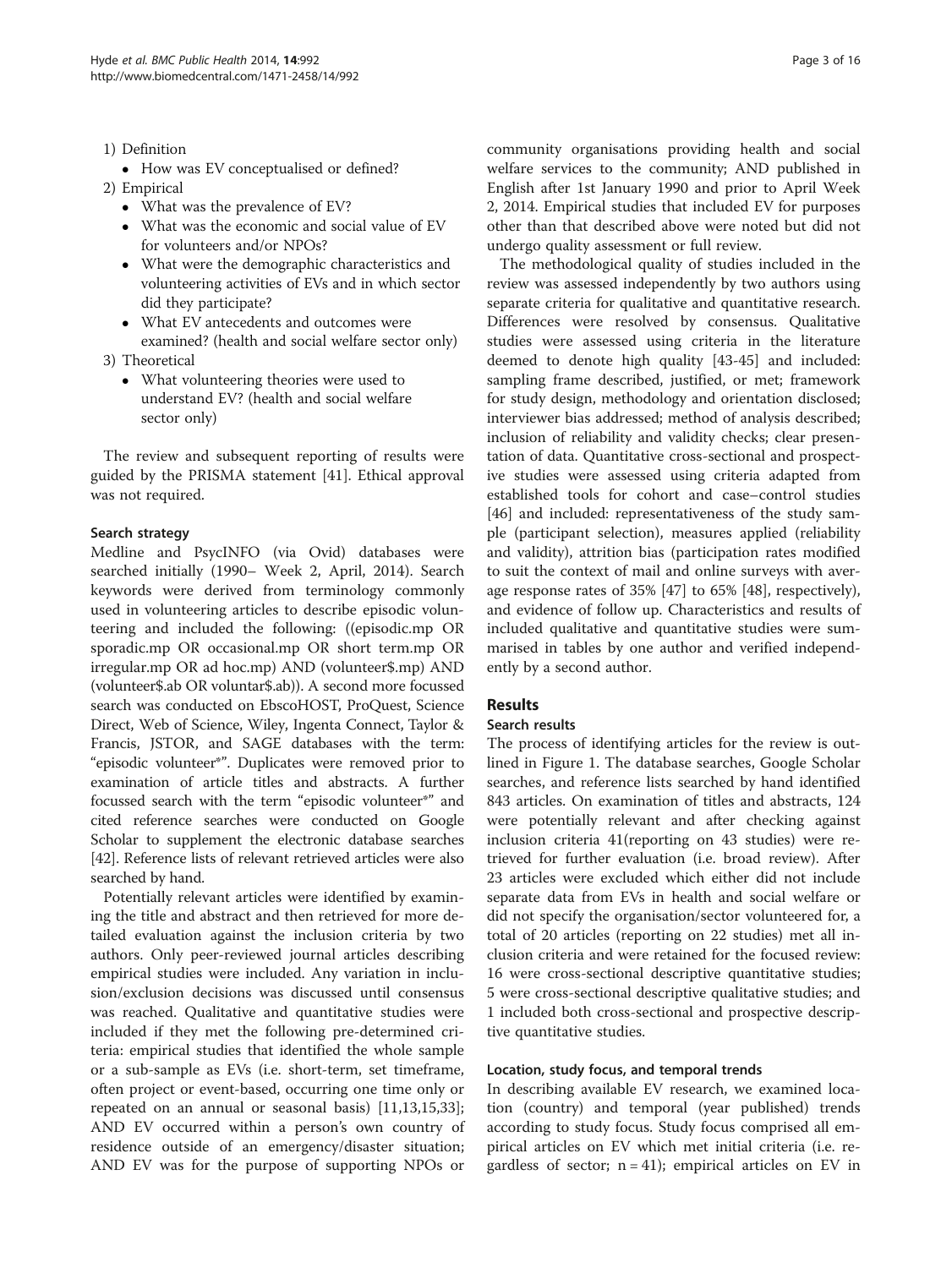<span id="page-3-0"></span>

the health and social welfare sector specifically  $(n = 20)$ ; and within this sector, articles which focused on EV for an NPO/community organisation program  $(n = 5)$  or charity sport event  $(n = 15)$ . EV studies overall were conducted primarily in North America (USA n = 20, 48.8%; Canada  $n = 5$ , 12.2%), and this trend was also consistent for the health and social welfare sector (USA  $n = 16$ ; Canada  $n = 3$ ). EV studies were also conducted in Australia (n = 7, 17.2%), European countries (Switzerland  $n = 2$ ; Norway  $n = 1$ ; Belgium  $n = 1$ ; France  $n = 1$ ; UK  $n = 1$ ; 14.6%), and 3 were from multiple countries; however, of these only two European studies focussed specifically on the health and social welfare sector (Belgium  $n = 1$ ; France  $n = 1$ ).

All except two EV articles were published since 2002, with a comparison over the specific years 1999–2003  $(n = 2)$  and 2009–2013  $(n = 22)$  showing approximately a tenfold increase in the number of studies. A sixfold increase in studies over time for the health and social welfare sector is also evident (1999–2003,  $n = 2$  vs.

 $2009 - 2013$ ,  $n = 12$ ). However, this increase can be attributed to the greater number of studies on charity sport events in this sector. By comparison, the number of studies focussing on other EV activities such as volunteering for a program hosted by an NPO/community organisation (e.g. homeless shelter) did not increase.

#### Definition

#### EV Attributes

Of 41 articles matching initial criteria, 20 did not provide a definition of EV. However, 19 of these studies included event volunteers who by their nature of participation are considered by some researchers as synonymous with EVs (e.g. [[26](#page-13-0),[27\]](#page-13-0)). In the remaining articles [[14](#page-13-0)-[16](#page-13-0),[18,24](#page-13-0)-[27](#page-13-0),[32,49-60](#page-14-0)] EV was described according to one or more of the following dimensions: duration of participation (e.g. short-term [[60\]](#page-14-0)); frequency of participation (e.g. 1 or 2 occasions [[15](#page-13-0)]); and task (e.g. project-based [[59\]](#page-14-0)). EV definitions based on duration and frequency were the most common  $(n = 6,$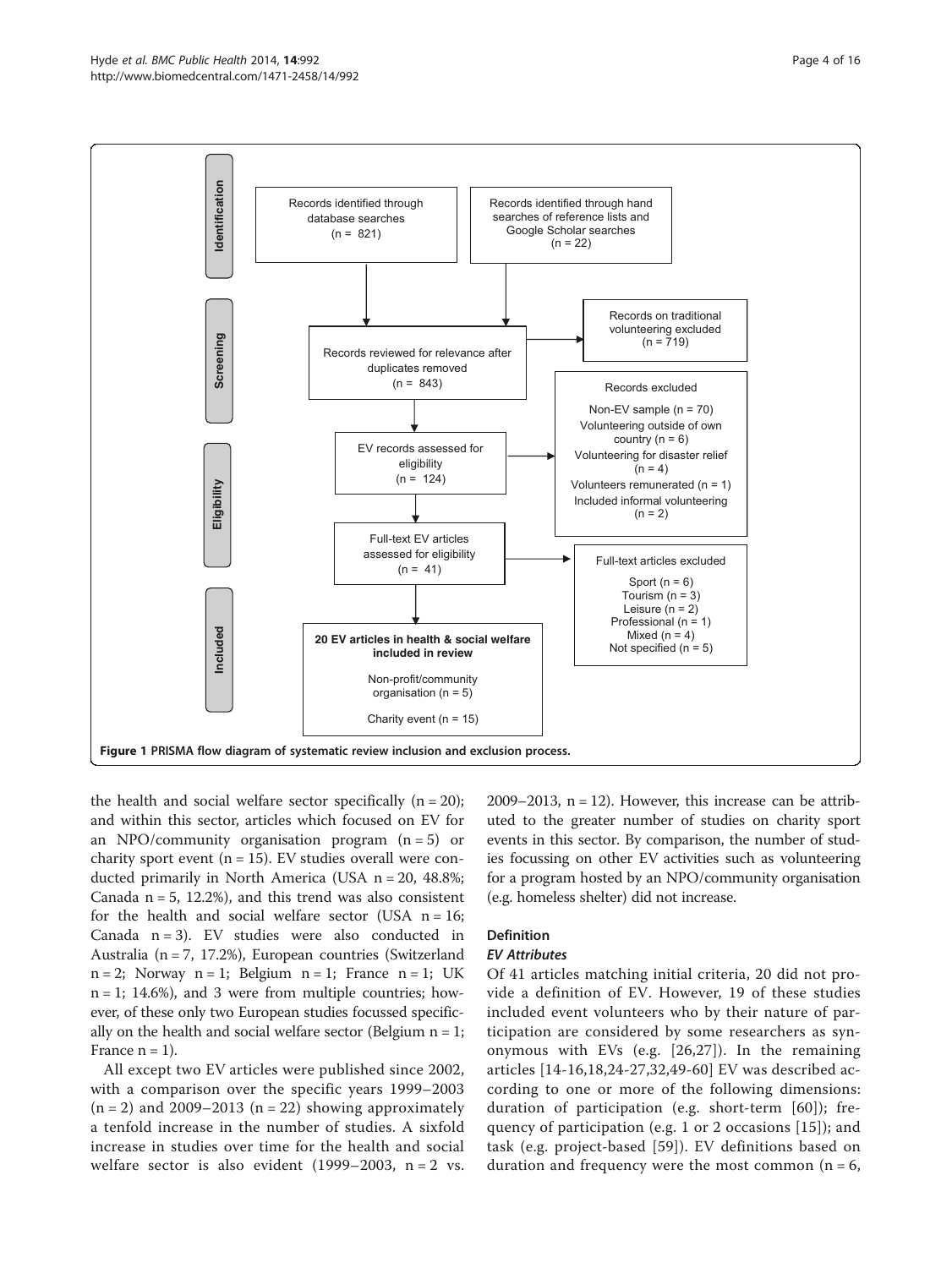28.6%); followed by a definition including all three dimensions of duration, frequency and task  $(n = 4, 19\%)$ ; duration and task ( $n = 3$ , 14.3%); frequency only ( $n = 3$ , 14.3%); duration only  $(n = 2, 9.5\%)$ ; task only  $(n = 2, 1.5\%)$ 9.5%); and frequency and task  $(n = 1, 4.8\%)$ . For the health and welfare sector only, 2 articles defined EV using the dimensions of duration, frequency and task; 2 used frequency only; 1 duration and frequency; and 1 task only.

#### Empirical

#### EV prevalence and participation patterns

Of the 41 studies matching criteria regardless of sector, 29 recruited a sample comprised entirely of EVs  $[15,16,26,55-57,59-79]$  $[15,16,26,55-57,59-79]$  $[15,16,26,55-57,59-79]$  $[15,16,26,55-57,59-79]$ ; 8 included a sub-sample of EVs, the proportion of which ranged from 19% to 68% [[14,15,18,24,25,27](#page-13-0),[58](#page-14-0),[80](#page-14-0)]. Six did not specify the proportion of EVs included [\[32,49](#page-14-0)-[51,53,54\]](#page-14-0). In 24 studies, participation patterns of EVs based on frequency of volunteering ranged from 0 (i.e. first time) to more than 12 times. There was no consistency across studies in the use of frequency of volunteering to classify or describe EVs, with studies most often considering all EVs as one homogenous group. However, the majority of studies included EVs who had participated at least once (72%) rather than EVs participating for the first time (28%). Specifically, 9 studies included first-time EVs [[18](#page-13-0),[58,63](#page-14-0),[65,66](#page-14-0),[71-73\]](#page-14-0); 7 included EVs who had participated 1 or 2 times [[15,18,](#page-13-0)[64,65,70,75\]](#page-14-0); 6 included EVs participating 3 or 4 times [[14](#page-13-0)-[16,18](#page-13-0)[,64,77](#page-14-0)]; 3 included EVs who had participated more than 5 times [\[16,18,](#page-13-0)[55](#page-14-0)]; and 7 reported prior EV but did not specify the number of times volunteered [\[26](#page-13-0)[,56,58,70,71,73,74](#page-14-0)].

#### Economic and social value of EV

No studies were identified that reported the value or costs of EV for individual, NPOs/community organisations, or the sector. However, one study in the health and social welfare sector [\[32\]](#page-14-0) examined the importance of the potential benefits of volunteering for EVs. Appreciation by staff and families was an important benefit for EVs (45.7%), followed by free parking (22.7%). By contrast, a much smaller proportion rated the benefit of recognition in either a public (4.5%) or private (e.g. thank you note; 17.9%) forum as important. Although increasing social ties was a benefit for ongoing volunteers, less than half of EVs formed close social connections with other volunteers (44.6%). Volunteering was rated as more important than leisure and work by 39.7% and 22.1% of EVs, respectively. However, few (7.4%) rated EV as more important than friends or family. As well, EVs were asked to estimate the monetary value of their contribution to the organisation. Compared to ongoing volunteers (US\$12.06 per hour), EVs underestimated the value of their contribution (US\$8.10 per hour) and this difference was statistically significant [\[32\]](#page-14-0). In one article on charity sport event participation [[75\]](#page-14-0), EVs agreed or strongly agreed that their future participation would be constrained by: not having an opportunity to participate near home (18.2%); difficulty finding others to participate with (17.4%), and not being asked to participate in an event (15.8%).

#### EV sample characteristics

Of the 41 articles (reporting 43 studies) identified, 12 did not report demographic characteristics for EVs. Of the remaining studies, 16 provided an average age for their EV sample and this ranged from 20.4 years to 45.0 years; 14 provided an age range (most commonly 30 to 60 years); and 2 did not specify age. 28 studies reported gender, with the proportion of males ranging from 10% to 100%; and 32.8% to 100% for females. Less than half of included studies reported ethnicity, with the remainder reporting predominantly Caucasian samples (49.99% to 100%). In 10 of 14 studies reporting level of education,  $\geq 65\%$  of EVs had completed or were undertaking a university/college degree. Few studies reported relationship status  $(n = 8)$ ; employment  $(n = 10)$ ; or income  $(n = 8)$ . Of these, the majority in each EV sample were married (range 36% to 79.8%); employed full or part-time (range 57% to 94%); and represented at least middle income levels (USD  $\geq$  \$50,000).

#### EV sector and activities

Thirty-two articles identified the sector in which EV occurred and the specific activity (or activities) undertaken by EVs. Sectors represented included: sport; tourism; leisure; professional; and health and social welfare (as detailed in Figure [1\)](#page-3-0). In 23 articles (71.8%), EV involved event volunteering with tasks including fundraising  $(n = 14;$ 68.9%) or operations (e.g. event set up/pack up; ticket sales; transport) ( $n = 9$ ; 39.1%). Fundraising activities occurred mainly in the health and social welfare sector and operations activities were reported only in the sport and tourism sectors. The remaining articles comprised social service/client care (e.g. counselling, meal preparation)  $(n = 5; 15.6%)$  or instructional (e.g. training, tourist guide) (n = 2; 6.3%) activities and short-term community projects (e.g. building renovation) ( $n = 2$ ; 6.3%).

#### EV antecedents and outcomes (focused review)

Table [1](#page-5-0) displays the main findings for studies which met final criteria for the focused review. The lack of consistency in predictor and outcome variables prevented us from drawing conclusions regarding similarities in key findings across studies. However, motives for EV were the most frequently examined antecedent and outcome variable  $(n = 10)$ , thus we focused on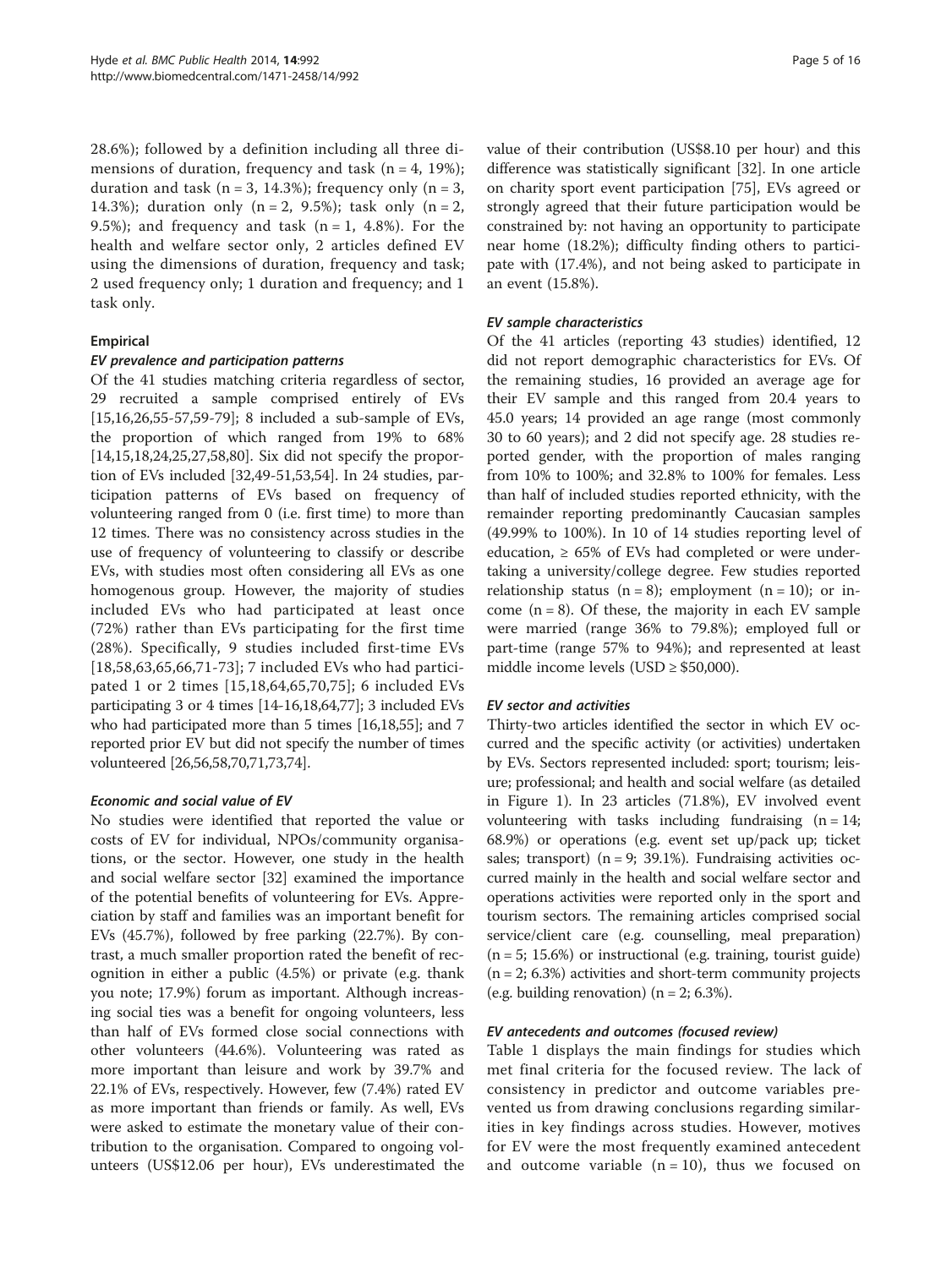| details                                                           |                                                      | theory                                                                |                                                                                                   |                                                |                                                                                                                                                                                                                                                                                                                           |
|-------------------------------------------------------------------|------------------------------------------------------|-----------------------------------------------------------------------|---------------------------------------------------------------------------------------------------|------------------------------------------------|---------------------------------------------------------------------------------------------------------------------------------------------------------------------------------------------------------------------------------------------------------------------------------------------------------------------------|
| <b>Ouantitative studies</b>                                       |                                                      |                                                                       |                                                                                                   |                                                |                                                                                                                                                                                                                                                                                                                           |
| Allison [59]<br>2002 (USA)<br>Quantitative<br>cross-<br>sectional | $N = 195$                                            | None                                                                  | Method of assessment of motivations<br>(Volunteer Functions Inventory vs.<br>open-ended probe).   | Frequency of volunteering for MAD              | • VFI: The most salient motive was values ( $M = 6.10$ ),<br>followed by understanding ( $M = 4.76$ ) and esteem ( $M =$<br>4.37). Average scores on the remaining motives were<br>below the scale mid-point.                                                                                                             |
|                                                                   | 22% male.<br>89% Caucasian.                          |                                                                       |                                                                                                   |                                                |                                                                                                                                                                                                                                                                                                                           |
|                                                                   | Served at some<br>point in last 8 yrs.               |                                                                       |                                                                                                   |                                                | · Open-ended probe: coded responses most often<br>reflected the esteem motive, followed by the value<br>motive.                                                                                                                                                                                                           |
|                                                                   | Make A Difference                                    |                                                                       |                                                                                                   |                                                | • VFI motives but not motives identified by the open-<br>ended probe measure predicted frequency of volunteer-<br>ing for MAD $(R^2 = .13)$                                                                                                                                                                               |
|                                                                   |                                                      |                                                                       |                                                                                                   |                                                | • Increased VFI value scores ( $\beta = .23$ , $p < .05$ ) and decreased<br>VFI social scores ( $\beta$ = -.19, $p$ < .05) significantly predicted an<br>increase in frequency of volunteering for MAD.                                                                                                                   |
| Beder [60]<br>2008 (USA)                                          | $N = 633$<br>Police crisis fund;                     | None                                                                  | Event group (four events for different<br>causes and involving varying levels of<br>volunteering) | Motivation (Volunteer Motivation<br>Inventory) | • The five most highly rated motives overall were values;<br>self-esteem; understanding; reactivity; and protective.                                                                                                                                                                                                      |
| Quantitative<br>Cross-<br>sectional                               | young amputees;<br>ovarian cancer;<br>breast cancer. |                                                                       |                                                                                                   |                                                | • Participants in the charity event for breast cancer scored<br>higher on the values (expression/action for beliefs of the<br>importance of helping others); interaction (building social<br>networks and enjoyment of interaction with others); and<br>physical (physical challenge and endurance) motives<br>subscales. |
|                                                                   |                                                      |                                                                       |                                                                                                   |                                                | • 54.8% overall stated they volunteered for the event<br>because of the cause it represented; and within this 79.8%<br>indicated they volunteered for the breast cancer charity<br>sport event because of the cause.                                                                                                      |
| Filo [70]<br>2011 (USA)                                           | Study $1 N = 568$<br>46.3% 40-64 yrs.                | None                                                                  | Recreation and charitable giving<br>motives.                                                      | Attachment to the event.                       | • Study 1: social, reciprocity, self-esteem, need to help<br>others, and desire to improve the charity motives pre-<br>dicted event attachment (Adj $R^2 = .47$ ).                                                                                                                                                        |
| Quantitative<br>cross-<br>sectional                               | 74.6% Caucasian.<br>Lance Armstrong<br>Foundation;   |                                                                       | Prominence of charitable cause in<br>marketing of event (high vs. low<br>prominence).             |                                                | · Study 2: Intellectual, social, physical, escape, reciprocity,<br>self-esteem and desire to improve charity motives pre-<br>dicted event attachment (Adj $R^2 = .35$ ).                                                                                                                                                  |
|                                                                   | Study $2 N = 689$                                    |                                                                       |                                                                                                   |                                                | • Stronger contribution of charitable motives for event<br>with more prominent charitable cause vs. stronger<br>contribution of recreation motives for event with less<br>prominent charitable cause.                                                                                                                     |
|                                                                   | 34% male.                                            |                                                                       |                                                                                                   |                                                |                                                                                                                                                                                                                                                                                                                           |
|                                                                   | 70% 25-44 yrs.                                       |                                                                       |                                                                                                   |                                                |                                                                                                                                                                                                                                                                                                                           |
|                                                                   | The Capital Area<br>Food Bank of<br>Texas            |                                                                       |                                                                                                   |                                                |                                                                                                                                                                                                                                                                                                                           |
| Filo [74]                                                         | $N = 568$                                            | None                                                                  | Motives for participating in the event                                                            | Attachment to the event.                       | • Belief in making a difference partially mediated the effect                                                                                                                                                                                                                                                             |
| 2012 (USA)                                                        | 18-70 yrs.                                           | (social, physical, escape, charity); Belief<br>in making a difference |                                                                                                   | of social and charity motives on attachment.   |                                                                                                                                                                                                                                                                                                                           |

Independent variables **Outcome/s** Outcome/s Main findings

## <span id="page-5-0"></span>Table 1 Summary of articles included in the focused systematic review of EV in the health and social welfare sector

**Study** 

Sample\* Volunteering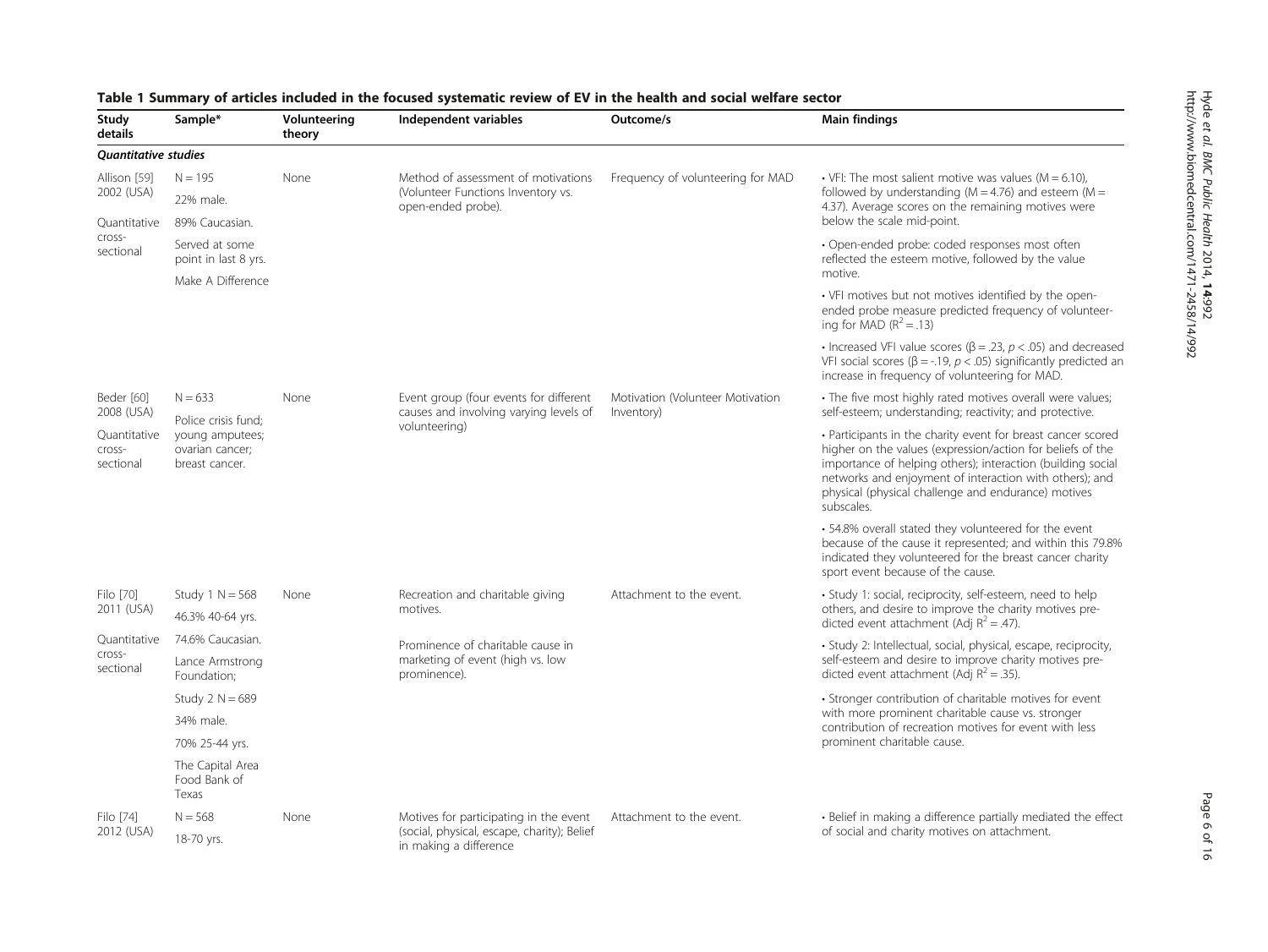| Quantitative                                                                       | 74.6% Caucasian.                                                                         |                                                                  |                                                                                                                      |                                                                                                        |                                                                                                                                                                                                                                                                                                                                              |  |  |  |
|------------------------------------------------------------------------------------|------------------------------------------------------------------------------------------|------------------------------------------------------------------|----------------------------------------------------------------------------------------------------------------------|--------------------------------------------------------------------------------------------------------|----------------------------------------------------------------------------------------------------------------------------------------------------------------------------------------------------------------------------------------------------------------------------------------------------------------------------------------------|--|--|--|
| cross-<br>sectional                                                                | Lance Armstrong<br>Foundation                                                            |                                                                  |                                                                                                                      | Belief in making a difference.                                                                         | • Significant paths were present from social motives and<br>charity motives to belief in making a difference.                                                                                                                                                                                                                                |  |  |  |
| Harrison [16]<br>1995 (USA)                                                        | $N = 157$<br>All male.                                                                   | Author proposed<br>Theory of Episodic<br>Volunteer<br>Motivation | Intention to attend volunteer work at<br>the shelter; Intention to stay home;<br>Intention to socialize or recreate. | Volunteer attendance.                                                                                  | • Intention to attend volunteer work was a significant and<br>consistent predictor of attendance in all samples.                                                                                                                                                                                                                             |  |  |  |
| Quantitative<br>cross-<br>sectional and<br>prospective                             | Served at least 2<br>nights previously.<br>Homeless shelter                              |                                                                  |                                                                                                                      |                                                                                                        | · Intentions to attend competing alternatives (home,<br>social/recreate) were predictors of volunteer attendance in<br>the cross-sectional study samples (predicting past volun-<br>teer work) but not the prospective study sample.                                                                                                         |  |  |  |
|                                                                                    |                                                                                          |                                                                  |                                                                                                                      |                                                                                                        | • Experience volunteering appeared to moderate the<br>impact of competing alternatives on attendance.                                                                                                                                                                                                                                        |  |  |  |
|                                                                                    |                                                                                          |                                                                  | Attitude; subjective norm; perceived<br>behavioural control; moral obligation.                                       | Intention to attend volunteer work at<br>the shelter.                                                  | · The impact of attitude, subjective norm, perceived<br>behavioural control and moral obligation on attendance<br>was mediated via intention to attend                                                                                                                                                                                       |  |  |  |
|                                                                                    |                                                                                          |                                                                  |                                                                                                                      |                                                                                                        | . In both the cross-sectional and prospective study sam-<br>ples, subjective norm, perceived behavioural control, and<br>moral obligation were significant predictors of intention to<br>attend volunteer work. Attitude was a significant predictor<br>of intention to attend volunteer work in the cross-<br>sectional study samples only. |  |  |  |
|                                                                                    |                                                                                          |                                                                  |                                                                                                                      |                                                                                                        | • Experience appeared to moderate intention to attend<br>volunteer work such that the more experienced a<br>volunteer became, the less anticipated satisfaction from<br>volunteer work impacted on their motivation to volunteer.                                                                                                            |  |  |  |
| Haski-<br>Leventhal<br>$[32]$ 2011<br>(USA)<br>Quantitative<br>cross-<br>sectional | $N = 258$<br>No EV specific<br>demographics.<br>Philadelphia<br>Ronald McDonald<br>House | None                                                             | Volunteer type (ongoing vs. episodic)                                                                                | Satisfaction with volunteering; benefits;<br>relationships; relative importance;<br>charitable giving. | • EV: 92.8% satisfied with volunteering tasks; 95.7% satisfied<br>with appreciation from families; 94.4% satisfied with<br>appreciation from staff; 88.2% satisfied with their<br>relationships with other volunteers; 59.3% satisfied with<br>their training; 73.3% satisfied with flexibility of<br>volunteering.                          |  |  |  |
|                                                                                    |                                                                                          |                                                                  |                                                                                                                      |                                                                                                        | • EV: Appreciation by staff and families (45.7%), free<br>parking (22.7%), and a thank you letter (17.9%) were most<br>important benefits.                                                                                                                                                                                                   |  |  |  |
|                                                                                    |                                                                                          |                                                                  |                                                                                                                      |                                                                                                        | • EV: 44.6% formed close relationships with other<br>volunteers.                                                                                                                                                                                                                                                                             |  |  |  |
|                                                                                    |                                                                                          |                                                                  |                                                                                                                      |                                                                                                        | • EVs donated money to organisation (22.5%) or gave<br>other forms of in-kind support (49.3%).                                                                                                                                                                                                                                               |  |  |  |
|                                                                                    |                                                                                          |                                                                  |                                                                                                                      |                                                                                                        | • Volunteering rated as more important than work (22.1%),<br>leisure (39.7%), and friends/family (7.4%) by some EVs.                                                                                                                                                                                                                         |  |  |  |
|                                                                                    |                                                                                          |                                                                  |                                                                                                                      |                                                                                                        | · EV's valued their contribution at US\$8.10 per hour (a<br>statistically significant difference to ongoing volunteers<br>who rated their contribution at US\$12.06 per hour).                                                                                                                                                               |  |  |  |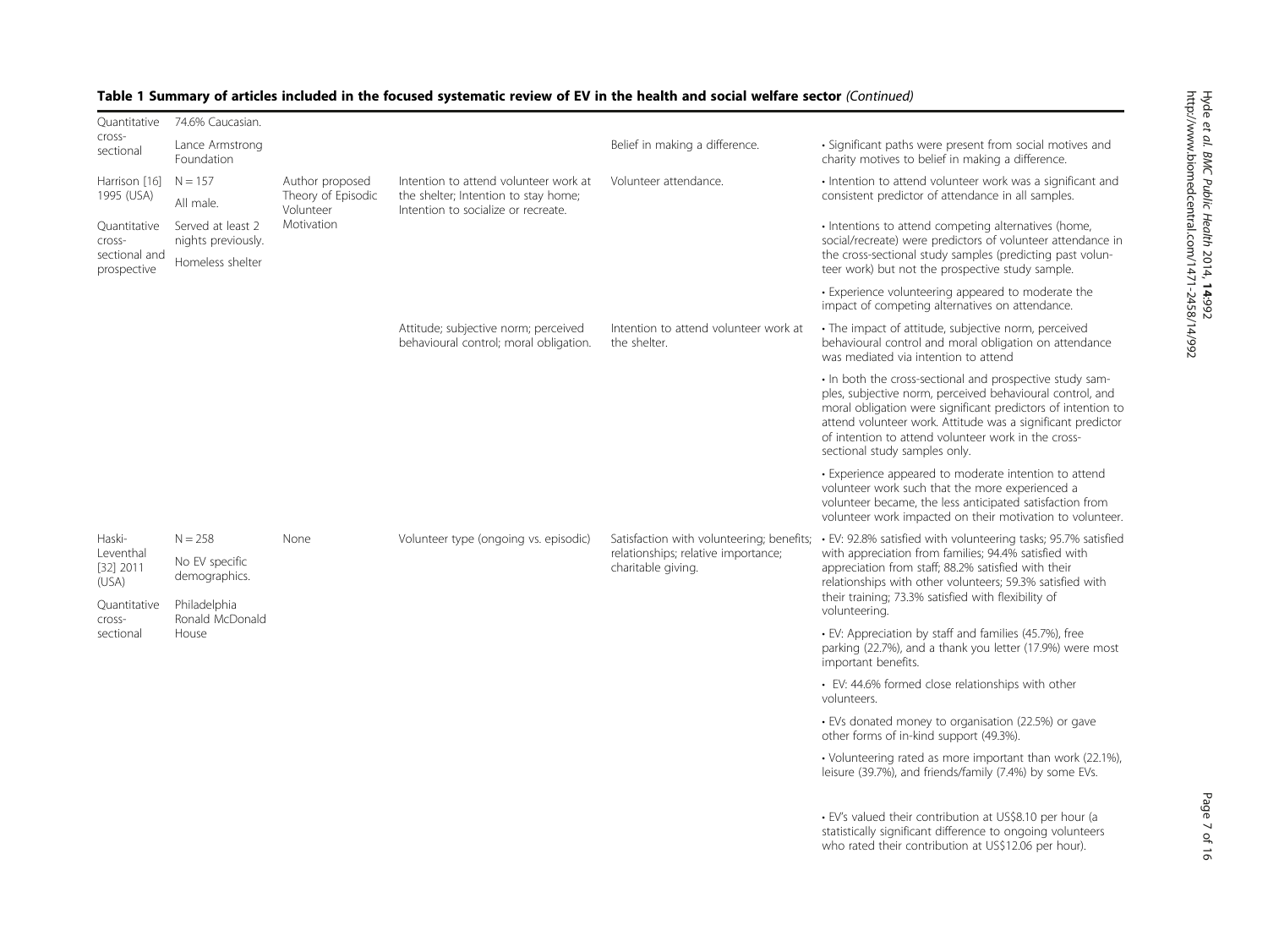| Hustinx [18]                               | $N = 652$                                               | Author proposed                                              | Structural (e.g. length of service,                                                                              | Style of volunteering                                                                                                                             | · Five different styles of volunteering: episodic                                                                                                                                                                                                                                                                  |
|--------------------------------------------|---------------------------------------------------------|--------------------------------------------------------------|------------------------------------------------------------------------------------------------------------------|---------------------------------------------------------------------------------------------------------------------------------------------------|--------------------------------------------------------------------------------------------------------------------------------------------------------------------------------------------------------------------------------------------------------------------------------------------------------------------|
| 2005<br>(Belgium)                          | No EV specific<br>demographics.                         | analytic framework<br>to identify Styles of<br>Volunteering. | intensity of involvement) and cultural<br>(e.g. identification with organisation)<br>indicators of volunteering. |                                                                                                                                                   | contributors, established administrators, reliable co-<br>workers, service-oriented core volunteers, and critical key<br>figures.                                                                                                                                                                                  |
| Quantitative                               | <b>Red Cross</b>                                        |                                                              |                                                                                                                  |                                                                                                                                                   | · 139 (21%) classified as episodic contributors.                                                                                                                                                                                                                                                                   |
| Cross-<br>sectional                        |                                                         |                                                              |                                                                                                                  |                                                                                                                                                   | · Episodic contributors characterised by: infrequent<br>volunteering (once or several times a year); low number of<br>monthly hours ( $\leq 4$ hours per month); do not perform<br>core activities (e.g. board membership); perform one<br>activity; and identify weakly with the organisation or<br>volunteering. |
|                                            |                                                         |                                                              |                                                                                                                  |                                                                                                                                                   | • Most episodic contributors had been involved ≥ 2 years<br>$(1/3$ for $\geq 5$ years).                                                                                                                                                                                                                            |
| Hustinx [14]<br>2008 (USA)<br>Quantitative | $N = 258$<br>$M_{\text{age}} = 40.8$ yrs.<br>32.3% were | Author proposed<br>net cost theory.                          | Type of volunteer (regular vs. episodic)                                                                         | Demographic characteristics; years of<br>volunteering; type of activity;<br>motivations; satisfaction with<br>volunteering; importance of rewards | • Compared to regular volunteers, episodic volunteers<br>were more likely to be: younger ( $M_{\text{age}} = 40.8$ yrs);<br>employed full-time; volunteered for less years on average<br>(2.9 yrs); participate in the quest chef program (84%).                                                                   |
| cross-<br>sectional                        | episodic<br>volunteers.                                 |                                                              |                                                                                                                  |                                                                                                                                                   | • Compared to regular volunteers, episodic volunteers<br>more frequently: emphasised social motives (e.g.,                                                                                                                                                                                                         |
|                                            | Ronald McDonald<br>House Charities                      |                                                              |                                                                                                                  |                                                                                                                                                   | someone asked them to volunteer; friends/family<br>volunteer); felt driven by a civic or religious sense of duty;<br>viewed their contribution as a way to make their<br>community a good place to live; emphasise value-based<br>motives as driving their participation.                                          |
|                                            |                                                         |                                                              |                                                                                                                  |                                                                                                                                                   | • Regular and episodic volunteers expressed similar levels<br>of satisfaction overall.                                                                                                                                                                                                                             |
|                                            |                                                         |                                                              |                                                                                                                  |                                                                                                                                                   | • Regular volunteers placed more importance on rewards<br>than episodic volunteers.                                                                                                                                                                                                                                |
|                                            |                                                         |                                                              |                                                                                                                  |                                                                                                                                                   | • Appreciation by staff and family was the most important<br>reward for both types of volunteers.                                                                                                                                                                                                                  |
| Mayer [78]<br>2007 (USA)                   | $N = 93$ team<br>leaders                                | None                                                         | Organisational-based self-esteem; Fre-<br>quency and length of participation.                                    | Motivation (Volunteer Functions<br>Inventory); Organisational-based self-                                                                         | • Values, social, understanding and sense of worth motives<br>had highest mean ratings.                                                                                                                                                                                                                            |
| Quantitative                               | 28% male.                                               |                                                              |                                                                                                                  | esteem;                                                                                                                                           | • Understanding, sense of worth, social, and values (but                                                                                                                                                                                                                                                           |
| cross-<br>sectional                        | 72% 21-50 yrs.                                          |                                                              |                                                                                                                  |                                                                                                                                                   | not career) motives were significantly related to<br>organisational-based self-esteem.                                                                                                                                                                                                                             |
|                                            | 91% Caucasian                                           |                                                              |                                                                                                                  |                                                                                                                                                   |                                                                                                                                                                                                                                                                                                                    |
|                                            | American Cancer<br>Society                              |                                                              |                                                                                                                  |                                                                                                                                                   | • People who volunteered more often (>10 days per yr),<br>and for a longer time (> 10 yrs) had higher organisational-<br>based self-esteem scores than those who volunteered for<br><10 days per yr and for <10 yrs.                                                                                               |
|                                            |                                                         |                                                              |                                                                                                                  |                                                                                                                                                   | · There was no difference on organisational-based self-<br>esteem scores as a function of intention to continue                                                                                                                                                                                                    |

volunteering for more or less than 15 yrs.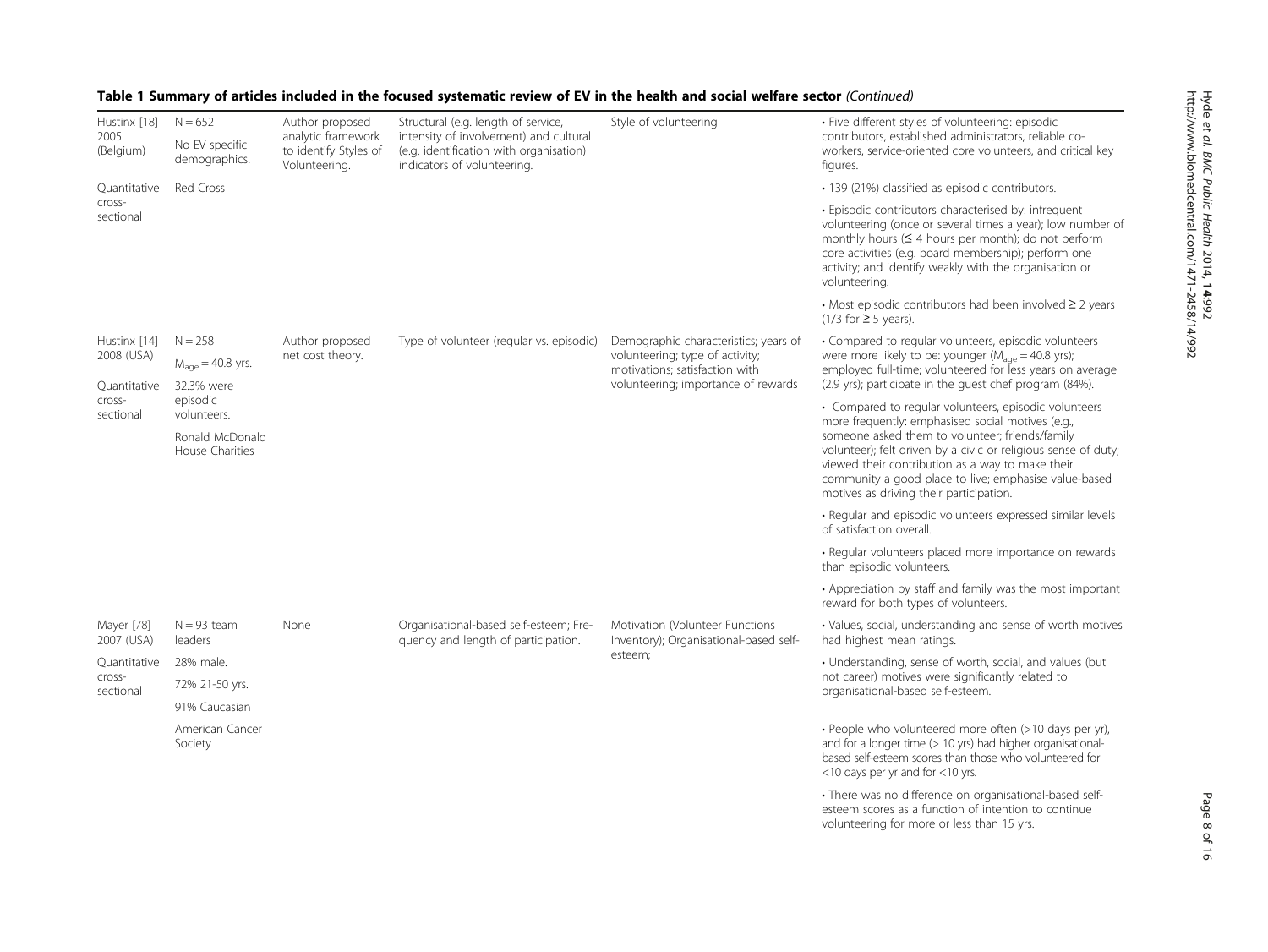| Rundio [80]<br>2014 (USA)           | $N = 170$                                            | None | Event type (Cause vs. non-cause- | Motives (revised version of Motivations                                       | • Most important motives for participation in cause-related<br>events were: personal goal achievement, general health<br>orientation, self-esteem, weight concern, and affiliation                                                                                                                        |
|-------------------------------------|------------------------------------------------------|------|----------------------------------|-------------------------------------------------------------------------------|-----------------------------------------------------------------------------------------------------------------------------------------------------------------------------------------------------------------------------------------------------------------------------------------------------------|
|                                     | $M_{\text{age}} = 37.16$ yrs.                        |      | related).                        | of Marathoners scale).                                                        |                                                                                                                                                                                                                                                                                                           |
| Quantitative<br>Cross-<br>sectional | 43.5% male.                                          |      |                                  |                                                                               | with others.                                                                                                                                                                                                                                                                                              |
|                                     | Cancer; Big<br>Brothers, Big<br>Sisters              |      |                                  |                                                                               |                                                                                                                                                                                                                                                                                                           |
| Snelgrove                           | $N = 206$                                            | None | Motives for participation.       | Experience (first-time vs. repeat<br>participants).                           | • For first time participants, strongest motivators were<br>physicality, a desire to support others, and socializing.                                                                                                                                                                                     |
| $[67]$ 2010<br>(USA)                | $M_{\text{age}} = 41.3$ yrs.                         |      |                                  |                                                                               |                                                                                                                                                                                                                                                                                                           |
| Quantitative                        | 61% male.                                            |      |                                  |                                                                               | • For repeat participants, strongest motivators were<br>supporting others, cycling identity, and physicality.                                                                                                                                                                                             |
| Cross-<br>sectional                 | MS society                                           |      |                                  |                                                                               |                                                                                                                                                                                                                                                                                                           |
|                                     |                                                      |      |                                  |                                                                               | • Repeat participants compared to first-time participants<br>had a significantly stronger MS fundraiser and cycling<br>identity; and a significantly lower physicality motive.                                                                                                                            |
| Won [77]                            | $N = 211$                                            | None | Motives for participation;       | Satisfaction with the event: future<br>intention to participate in the event. | • Motives for participating in charity sport events were<br>represented by a six-factor solution that explained 66.2%<br>of the variance.                                                                                                                                                                 |
| 2010 (USA)                          | 41% male.                                            |      |                                  |                                                                               |                                                                                                                                                                                                                                                                                                           |
| Quantitative                        | $M_{\text{aqe}} = 35$ yrs.                           |      | Gender; Age.                     |                                                                               |                                                                                                                                                                                                                                                                                                           |
| cross-<br>sectional                 | 92.9% Caucasian.                                     |      |                                  |                                                                               | • These motives were: Philanthropy (altruistic motivations,<br>helping the cause or organisation); Social/Entertainment<br>(social needs, enjoyment); External/Benefits (future benefits<br>from the event); Family needs (satisfying family needs);<br>Sports (enjoyment of sport activities); and Group |
|                                     | Participated in<br>event for 2.83 yrs<br>on average. |      |                                  |                                                                               |                                                                                                                                                                                                                                                                                                           |
|                                     | American Cancer<br>Society                           |      |                                  |                                                                               | collaboration (working together as a group).                                                                                                                                                                                                                                                              |
|                                     |                                                      |      |                                  |                                                                               | • Philanthropy was the most important motive followed<br>by Family needs, Group Collaboration, and Social/<br>Entertainment.                                                                                                                                                                              |
|                                     |                                                      |      |                                  |                                                                               | • The motives explained 44% of the variance in satisfaction<br>with the event and 15% of the variance in intention to<br>participate in future.                                                                                                                                                           |
|                                     |                                                      |      |                                  |                                                                               | • Increased Philanthropy ( $\beta$ = .58) and reduced External/<br>Benefits ( $\beta$ = -.14) motives significantly predicted<br>Satisfaction with the event.                                                                                                                                             |
|                                     |                                                      |      |                                  |                                                                               | • Increased Philanthropy ( $\beta$ = .35) and increased Family<br>needs ( $\beta$ = .15) motives were significant predictors of<br>intention to return in future.                                                                                                                                         |
|                                     |                                                      |      |                                  |                                                                               | • Philanthropy was a significantly more important motive<br>for females than males.                                                                                                                                                                                                                       |
|                                     |                                                      |      |                                  |                                                                               | • External/Benefits was a significantly more important<br>motive for males than females.                                                                                                                                                                                                                  |
|                                     |                                                      |      |                                  |                                                                               | • Younger participants (especially younger males),<br>compared to older participants viewed Social/                                                                                                                                                                                                       |

Entertainment as a more important motive.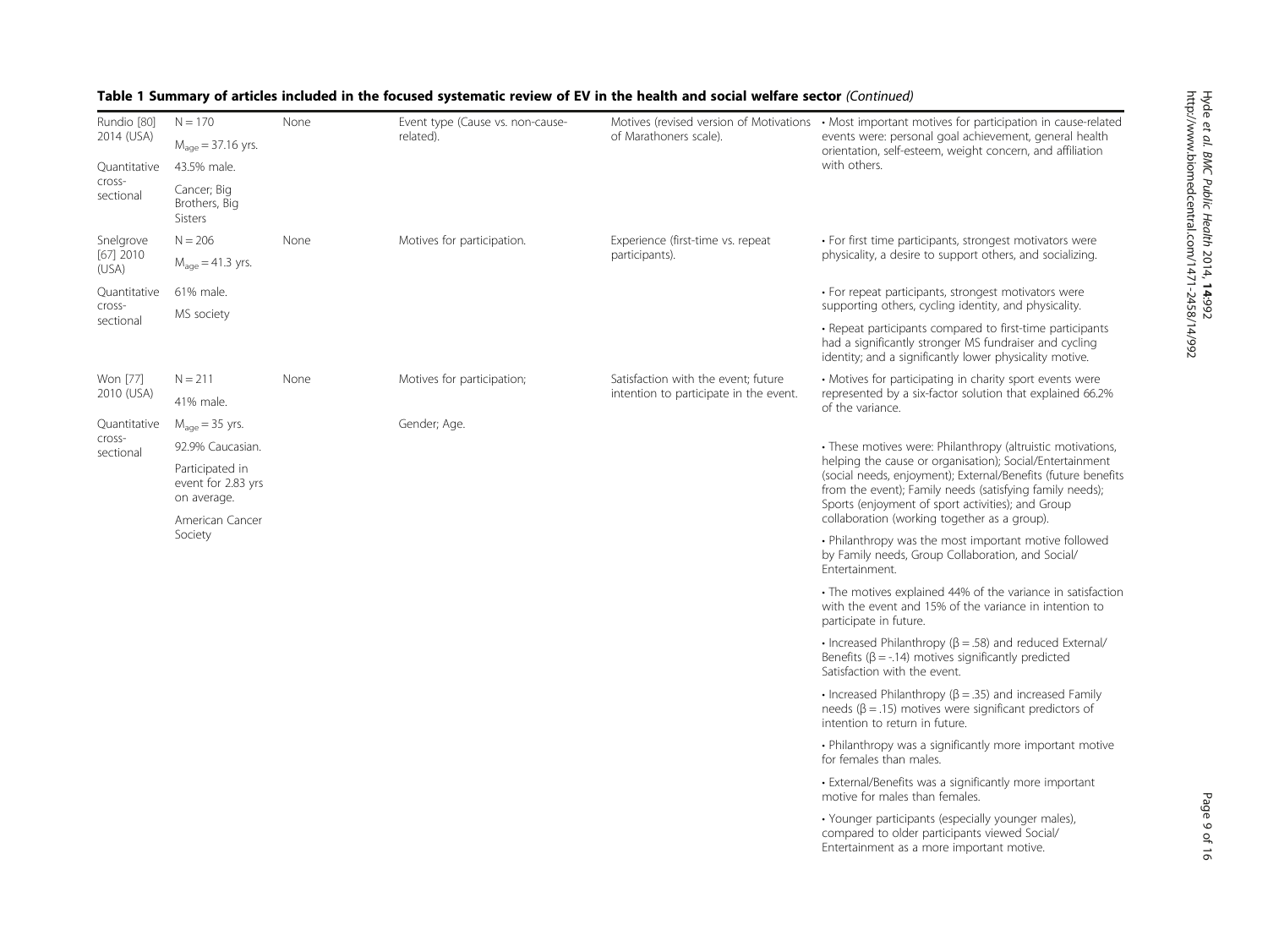| Won [75]<br>2011 (USA)              | $N = 247$<br>20.6% male.          | None | Participation type (voluntary - own<br>choice vs. non-voluntary - asked by<br>someone else to participate) | Information source for volunteering<br>and charity-related information; motiv-<br>ation to participate; constraints | • 66.1% stated friends/relatives as the primary source of<br>event information.                                                                                                                                                                   |
|-------------------------------------|-----------------------------------|------|------------------------------------------------------------------------------------------------------------|---------------------------------------------------------------------------------------------------------------------|---------------------------------------------------------------------------------------------------------------------------------------------------------------------------------------------------------------------------------------------------|
| Quantitative                        | Mage $=$ 37.0 yrs.                |      |                                                                                                            |                                                                                                                     | • Based on confirmatory factor analysis of the underlying                                                                                                                                                                                         |
| cross-<br>sectional                 | 70.9% Caucasian.                  |      |                                                                                                            |                                                                                                                     | motivational structure, the key motivations for<br>participation were: supporting the MS society,                                                                                                                                                 |
|                                     | Multiple Sclerosis                |      |                                                                                                            |                                                                                                                     | socialisation, and sport.                                                                                                                                                                                                                         |
|                                     | Society                           |      |                                                                                                            |                                                                                                                     | • Based on confirmatory factor analysis of constraints<br>showed that external constraints (access, cost, social<br>isolation) served as greater barriers to participation than<br>internal constraints (lack of interest, time or energy).       |
|                                     |                                   |      |                                                                                                            |                                                                                                                     | • Compared to voluntary participants, non-voluntary<br>participants (asked by someone else) were more moti-<br>vated by social aspects of the event, and were more<br>likely to return to an event in future if they are asked to<br>participate. |
|                                     |                                   |      |                                                                                                            |                                                                                                                     | • Voluntary participants were more likely than non-voluntary<br>participants to return to an event of their own free will and<br>were more likely to donate in future.                                                                            |
| Wood [69]                           | $N = 206$                         | None | Self-identity; social identity;<br>demographics; location; type of<br>involvement (team or individual)     | Past event participation; Past amount<br>fundraised.                                                                | · Four segments of volunteers were identified: event<br>enthusiasts (cause and sport identity; 31%); cause<br>fundraisers (cause only identity; 13%); road warriors (sport<br>only identity; 36%); and non-identifiers (20%).                     |
| 2010<br>(Canada)                    | 62.6% male.<br>Multiple Sclerosis |      |                                                                                                            |                                                                                                                     |                                                                                                                                                                                                                                                   |
| Quantitative<br>cross-<br>sectional | Society of Canada                 |      |                                                                                                            |                                                                                                                     | · The event enthusiasts segment raised more money on<br>average and differed significantly from road warriors and<br>non-identifiers (but not cause fundraisers).                                                                                 |
|                                     |                                   |      |                                                                                                            |                                                                                                                     | • Event enthusiasts ( $M = 7.17$ events) reported significantly<br>greater past event participation than all other segments.                                                                                                                      |
| <b>Qualitative studies</b>          |                                   |      |                                                                                                            |                                                                                                                     |                                                                                                                                                                                                                                                   |
| Filo [72]                           | $N = 31$                          | None | None                                                                                                       | Attraction to the charity sport event;                                                                              | · Motives (intellectual, social, competency, reciprocity, self-                                                                                                                                                                                   |
| 2008 (USA)                          | 61.3% male.                       |      |                                                                                                            | charitable giving; motives                                                                                          | esteem, need to help others, and desire to improve the<br>charity) contribute to attraction to the event.                                                                                                                                         |
| Qualitative                         | 100% Caucasian.                   |      |                                                                                                            |                                                                                                                     |                                                                                                                                                                                                                                                   |
| cross-<br>sectional                 | Lance Armstrong<br>Foundation     |      |                                                                                                            |                                                                                                                     | · The charitable aspect of the event informed social and<br>competency motives and strengthened the connection<br>felt to the event.                                                                                                              |
| Filo [73]                           | $N = 35$                          | None | None                                                                                                       | Participant attachment to the event                                                                                 | · Three themes emerged that were proposed to inform<br>attachment to the event: camaraderie (e.g., being part of<br>something bigger for a common cause, belonging,                                                                               |
| 2009 (USA)                          | 50% male.                         |      |                                                                                                            |                                                                                                                     |                                                                                                                                                                                                                                                   |
| Qualitative<br>cross-<br>sectional  | 96.9% Caucasian.                  |      |                                                                                                            |                                                                                                                     | solidarity, surrounded by like-minded others); cause (mak-                                                                                                                                                                                        |
|                                     | Lance Armstrong<br>Foundation     |      |                                                                                                            |                                                                                                                     | ing a difference by raising awareness and supporting a<br>worthy cause, inspiring and being inspired by others); and<br>competency (health and fitness, physical challenge,<br>enjoyment).                                                        |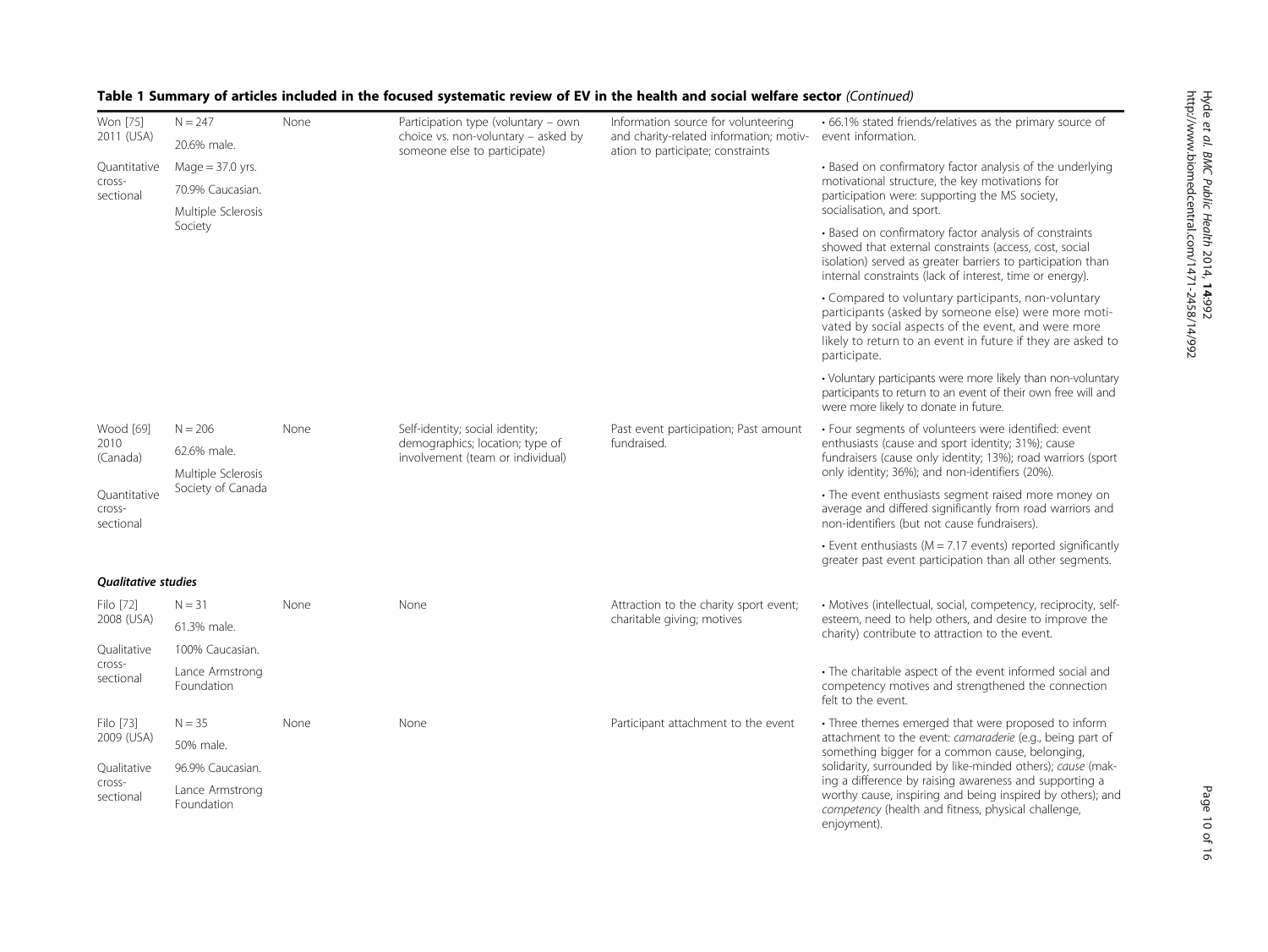| Filo [71]<br>2013 (USA)<br>Qualitative                    | $N = 46$<br>40-64 yrs.<br>89% Caucasian.             | None | None                         | Brint's (2001) typology of<br>Gemeinschaft-like structural and cul-<br>tural properties of community | . Five of the six properties of community were present:<br>dense and demanding social ties; social attachments to<br>and involvement in institutions; ritual occasions;<br>perceptions of similarity with others; and common beliefs                                                              |
|-----------------------------------------------------------|------------------------------------------------------|------|------------------------------|------------------------------------------------------------------------------------------------------|---------------------------------------------------------------------------------------------------------------------------------------------------------------------------------------------------------------------------------------------------------------------------------------------------|
| Cross-<br>sectional                                       | Lance Armstrong<br>Foundation                        |      |                              |                                                                                                      | in an ideas system, moral order, institution or group.                                                                                                                                                                                                                                            |
| Scott [66]                                                | $N = 11$                                             | None | None                         | Motivation for participation and                                                                     | • Motives for participation in order of most salient:                                                                                                                                                                                                                                             |
| 2003 (USA)                                                | 30-50 yrs.                                           |      |                              | experience at event.                                                                                 | personal connection to the illness; social benefits;<br>supporting the cause/community obligation; fitness;                                                                                                                                                                                       |
|                                                           | 27.3% male.                                          |      |                              |                                                                                                      | fundraising.                                                                                                                                                                                                                                                                                      |
| Qualitative                                               | 91% Caucasian.                                       |      |                              |                                                                                                      | • Experience at event (what they saw, how it made them                                                                                                                                                                                                                                            |
| Cross-<br>sectional                                       | Susan G. Komen<br><b>Breast Cancer</b><br>Foundation |      |                              |                                                                                                      | feel): participants commented on survivors, pink shirts,<br>bald women, number of people attending; and corporate<br>sponsorship and support. Participants consistently<br>reported mixed emotions.                                                                                               |
| Snelgrove                                                 | $N = 57$                                             | None | None                         | Formation of attachment to the event                                                                 | • Participants developed attachment to the event in three                                                                                                                                                                                                                                         |
| $[68]$ 2013<br>(Canada)                                   | 10% male.                                            |      |                              |                                                                                                      | ways: 1) being known as a fundraiser (e.g. public<br>recognition, close others and society aware they were                                                                                                                                                                                        |
| Qualitative                                               | 18-57 yrs.                                           |      |                              |                                                                                                      | doing good for the organisation); 2) aligning self and                                                                                                                                                                                                                                            |
| Cross-<br>sectional                                       | Involved in event<br>for $\geq$ 5 years.             |      |                              |                                                                                                      | cause (e.g. increased their comfort telling others and<br>talking about their disease); and 3) developing social<br>bonds (e.g. feeling part of a larger group working toward                                                                                                                     |
|                                                           | Multiple                                             |      |                              |                                                                                                      | a common goal of ending MS; walking for loved ones                                                                                                                                                                                                                                                |
|                                                           | Sclerosis (MS)<br>Society of Canada                  |      |                              |                                                                                                      | initially but then over time this extended to people they<br>met at the walk and people with MS who they did not<br>know).                                                                                                                                                                        |
|                                                           | <b>Quantitative and Qualitative</b>                  |      |                              |                                                                                                      |                                                                                                                                                                                                                                                                                                   |
| Hendriks $[65]$ N = 189                                   |                                                      | None | Motivation for participating | Personas                                                                                             | • Six factors explained 62.4% of variance in motivations.                                                                                                                                                                                                                                         |
| 2013<br>(Netherlands)                                     | 67.2% male.                                          |      |                              |                                                                                                      | These were: well-being (e.g. enjoy the sport and a healthy<br>lifestyle); humanity (e.g. support those affected by cancer,                                                                                                                                                                        |
|                                                           | $M_{\text{aqe}} = 42.02$ yrs.                        |      |                              |                                                                                                      | participate to remember a loved one); social (e.g. to be                                                                                                                                                                                                                                          |
| Quantitative<br>and<br>qualitative<br>cross-<br>sectional | 74.1% first time<br>participants.                    |      |                              |                                                                                                      | with friends, to increase self-image or social worth); cause<br>(e.g. support the cause or the organisation); empower-<br>ment (e.g. make cancer a national priority); and personal                                                                                                               |
|                                                           | Alpe d'HuZes<br>event (Cancer)                       |      |                              |                                                                                                      | (e.g. personally affected by cancer/survivor).                                                                                                                                                                                                                                                    |
|                                                           |                                                      |      |                              |                                                                                                      | · Four personas created based on clustering of motivations:<br>health junkies (motivated by well-being factor, 20%); pro-<br>moters (motivated by cause and empowerment factors,<br>28.8%); legends (motivated by personal factor, 29.6%); and<br>caretakers (motivated by social factor, 21.6%). |

\*Details included where specified.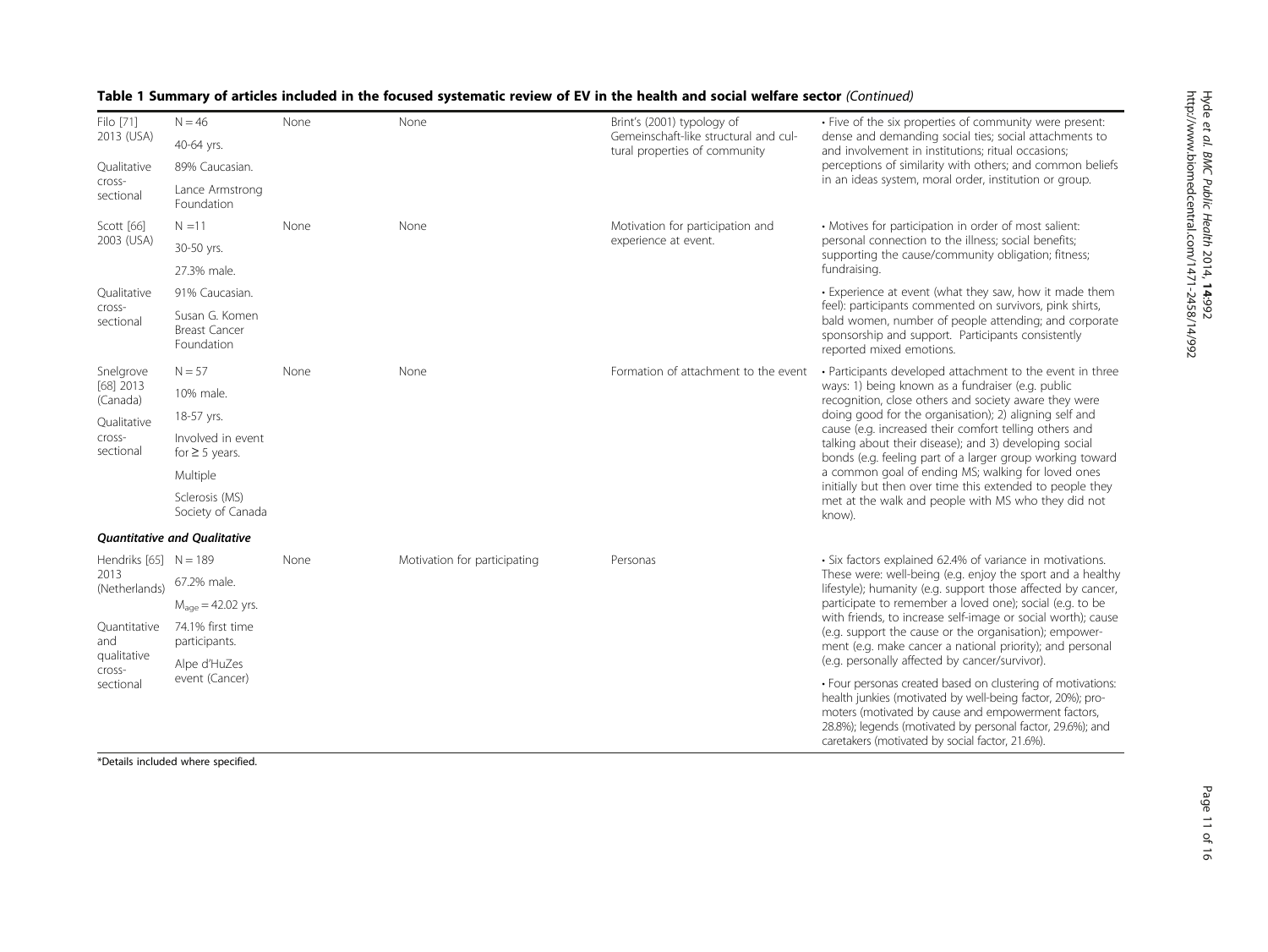describing the underlying motivational structure of EV. The most common motives for EV included: 1) supporting the cause, helping others, or civic duty/obligation; 2) psychological (e.g. self-esteem) or physical (e.g. physical challenge) enhancement, goal accomplishment as an individual or group; and 3) socialising, enjoyment, building connections with others. Other EV motives that were less common included developing knowledge, skills or competency; and having a personal connection to the cause (e.g. illness), or giving back. Helping others and social motives were also related to frequency of EV [[59](#page-14-0)], organisationalbased self-esteem [[78](#page-14-0)], satisfaction with EV and intention to volunteer episodically in the future [[77](#page-14-0)].

#### Theoretical (focused review)

Novel volunteering frameworks were proposed by authors of three articles included in the focused review: theory of episodic volunteer motivation [[16\]](#page-13-0); net cost theory [[14\]](#page-13-0); and styles of volunteering [\[18\]](#page-13-0). The theory of episodic volunteer motivation is an extension of the theory of planned behaviour (a decision-making model in which intentions are proposed to predict behaviour; intentions are predicted by attitude, subjective norm, and perceived behavioural control). In extending this latter model, the theory of episodic volunteer motivation incorporates intentions to participate in competing activities other than volunteering (e.g. staying home, leisure), and perceived moral obligation to volunteer (i.e. volunteering as the 'right' thing to do). Also, a feedback loop is proposed which suggests that the predictors of EV participation change over time [\[16\]](#page-13-0). Net-cost theory proposes that although volunteers are not paid for their contribution they incur costs as a result of volunteering. These costs are proposed to vary based on intensity of participation, activity undertaken and benefits associated with volunteering. Regular volunteers are expected to experience greater costs than EVs, and volunteering motives and perceived benefits are expected to vary between these two groups [[14\]](#page-13-0).

Styles of volunteering is an analytic framework which draws on structural (e.g. length of service) and cultural (e.g. identification with or commitment to organisation) indicators of volunteering to propose five styles of volunteering, of which one is episodic contributors [[18](#page-13-0)]. Episodic contributors are characterised by their infrequent volunteering (once or several times a year); low number of monthly hours (≤4 hours per month); performance of a single peripheral activity (e.g. does not have board membership); and weak identification with the organisation or volunteering. Although other studies did not use a volunteering framework, they applied approaches from other disciplines including the Psychological Continuum Model [[70,72](#page-14-0)-[74](#page-14-0)]; identity theory [[67,69](#page-14-0)]; and functional/symbolic theories of motivation [\[59\]](#page-14-0).

## Study quality

#### Quantitative studies

All quantitative studies were classified as Level IV evidence studies [[81\]](#page-14-0). Given the nature of the samples all were selected or highly selected groups limiting generalizability of findings beyond the context in which episodic volunteers were studied. With this in mind however, 60% used samples of participants who were representative of the larger EV sample [\[18](#page-13-0)[,59,65,67,69,70,74,75,80\]](#page-14-0). Ten studies used previously validated and reliable tools [[18](#page-13-0)[,59,60,67,69,70,74](#page-14-0), [75,78,80\]](#page-14-0). The remainder used novel measures and provided validation or reliability data [[14,16](#page-13-0),[32,65,77](#page-14-0)]. Participation rates ranged from 8.4% to 100%. Five studies reported high participation rates (i.e. >65% [[48,82](#page-14-0)]) [[16,18](#page-13-0),[67,69,78](#page-14-0)] with response rates for the remainder of studies either average (i.e.  $35\%$  to  $65\%$  [\[48,74](#page-14-0)]) (n = 1 [[80](#page-14-0)]), low (i.e.  $\langle 35\% \rangle$  (n = 7 [\[14,](#page-13-0)[59,60,65,70,74,75\]](#page-14-0)) or not described  $(n = 2 [32,77])$  $(n = 2 [32,77])$  $(n = 2 [32,77])$ . The single prospective study included 100% of the initial sample at follow-up [\[16\]](#page-13-0).

#### Qualitative studies

All qualitative studies were Level III evidence descriptive studies [[37](#page-14-0)]. All except one qualitative study [\[66](#page-14-0)] provided a clear rationale for sample selection and all studies adequately or partially described the sample. Three of the five qualitative studies provided and met a rationale for sample size [[71](#page-14-0)-[73\]](#page-14-0). One study described a qualitative framework and addressed interviewer bias [\[66](#page-14-0)]. All studies used an objective method for data capture (audio-recording), provided some level of description about the method of analysis used, and all except one study included checks for data credibility. All studies provided example quotes to aid understanding of data interpretation and analysis.

#### **Discussion**

Although EV is vital for the public health sector there are critical gaps in the research to date that limit our understanding and knowledge. These critical gaps are: the lack of definitional clarity on EV; the use of atheoretical approaches; and the absence of an assessment of EV economic/social value or costs. First, only half of the studies reviewed defined EV, with duration and frequency the most common dimensions used. This discrepancy may be explained by difficulties conceptualising EV [\[13\]](#page-13-0) or the focus on event volunteering in the majority of EV research which involves activities that are clearly delineated by these dimensions (e.g. fundraising). By contrast, EV involvement in health and social welfare NPO or community programs may be less clear cut and potentially more difficult to define. In addition, Leonard and Onyx [[54](#page-14-0)] note that EV roles may be less available in health and social welfare with more opportunities for EV in sport, leisure or tourism sectors. Thus, an immediate priority for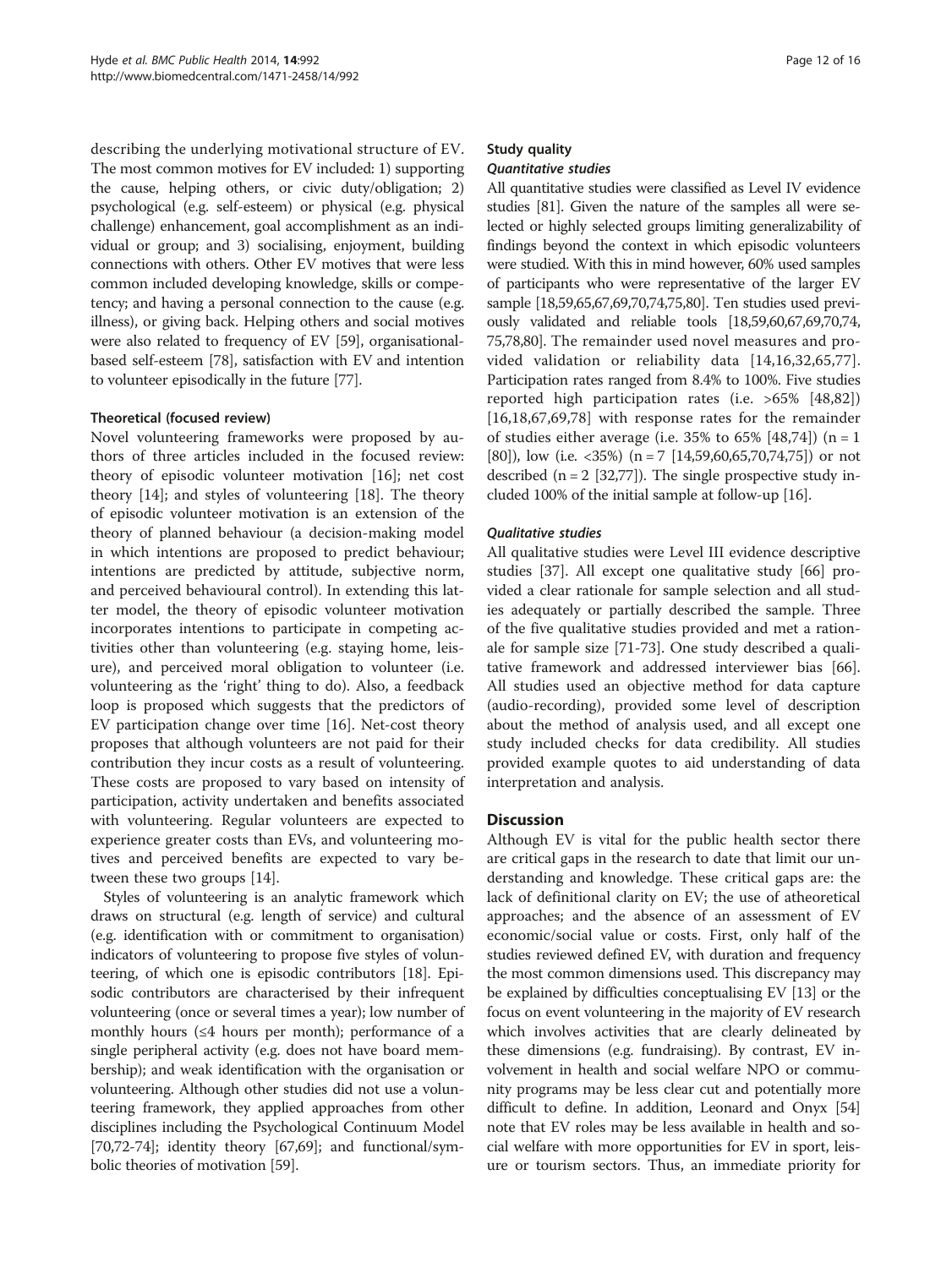future research is the development of an agreed operational EV definition derived from prior EV research and the expert opinion of EVs, researchers, NPO staff, and key informants in public health and other sectors more broadly.

Second, although three studies proposed novel theoretical frameworks, none used previously tested volunteering theories. Two traditional volunteering theories that have not been applied in EV research but may be of relevance are the Volunteer Process Model (VPM) [\[4](#page-13-0)] and the Three-Stage Model of Volunteer's Duration of Service [[34\]](#page-14-0). Briefly, the VPM identifies the key features of individual volunteering and structures these within three linked stages: antecedents (e.g. demographics, motives); experiences (e.g. satisfaction, organisational commitment) and consequences (e.g. intention to volunteer in future, retention) [[4\]](#page-13-0). As a complement to the VPM, the Three-Stage Model stipulates when these specific antecedents and experiences may be most influential over a short  $(\leq 12$  months) and long-term  $(>1$  year) duration, and proposes intention to continue volunteering at each time-point as the main link between these variables and volunteering behaviour [\[34](#page-14-0)[,83,84\]](#page-15-0).

Drawing from previously tested theoretical approaches will assist in building an evidence base for EV, and enabling comparisons with forms of traditional volunteering in which EVs may also participate [[15](#page-13-0)]. Thus, we propose an integration of these two models to form an Episodic Volunteer Engagement and Retention (EVER) model [\[17](#page-13-0)]. The EVER model, informed by broader EV research, proposes that EV antecedents, experiences, and consequences evolve over time and offers guidance as to the critical phases when these changes may occur: after the first EV experience (Novice); during a 2 to 4 year period of EV on an irregular basis (Transition); and following 5 or more years of consecutive, regular EV (Sustained). Antecedents of EV are also proposed to differ based on EV phase with motives, social norm, and satisfaction critical for Novice EVs; social norm, satisfaction, sense of community and organisational commitment important for Transition EVs; and social norm, psychological sense of community and organisational commitment important for Sustained EVs. In all phases, intention to continue EV is proposed as the most proximal link to EV. Although in the initial stages of validation [[17](#page-13-0)] and likely requiring further refinement to include constructs such as self-efficacy [\[16](#page-13-0)[,37](#page-14-0)[,85](#page-15-0)] and identity [[35,36\]](#page-14-0) which may be critical for EV retention, the EVER model may serve as a guiding framework for future research. Empirical prospective tests using the EVER model framework will enable identification of pathways to EV retention based on duration of volunteering, and may also prove efficacious as a basis to inform understanding about the potential link between EV and more traditional forms of volunteering.

Perhaps as a result of atheoretical approaches, there was little consistency across studies in the EV antecedents and outcomes examined. Motives emerged as an antecedent and outcome variable that was frequently examined. The underlying motivational structure of EV primarily reflected helping, social and personal or physical development with developing knowledge or skills and having a personal connection to the illness or reciprocity less prominent. However, approaches to the measurement of motives varied and this introduced difficulties in identifying similarities in motives across studies reviewed. The consistent use of measures, such as the Volunteer Functions Inventory [\[86](#page-15-0)], that are widely applied to assess the motives of ongoing volunteers [[19](#page-13-0)] would facilitate comparisons of motives within and across EV sectors, and traditional volunteering studies.

Third, research on constraints and benefits associated with EV were scant, and no studies were identified in the course of this review which estimated the economic or social value and costs of EV for volunteers, NPOs, the health and social welfare sector or society more broadly. For NPOs, EV recruitment, training, management, infrastructure and insurance are likely costs, whereas time contributed by EVs is a clear benefit to the organisation [[6\]](#page-13-0). For EVs, skill acquisition or training and expanding social networks are benefits which may be balanced by transport and child-care costs, specific resources needed for the EV role, and time lost for other social or family activities [\[87\]](#page-15-0). Adopting an EV and NPO perspective to identify EV costs and benefits in established EV programs would serve as an initial step in advancing knowledge and provide primary descriptive benchmarking data for future use in the health and social welfare NPO sector.

#### Study quality and trends

Research reviewed comprised low level evidence, crosssectional descriptive qualitative (Level III) or quantitative (Level IV) studies, with only one study combining crosssectional and prospective research. The number of EV studies in the public health sector increased sixfold over a 10 year period. The increasing number of studies and the predominance of descriptive cross-sectional research is consistent with expectations for a field of research in the developmental phase [[88](#page-15-0)]. Of concern, international EV research efforts in health and social welfare have not developed equally across the globe. Research was dominated by a North American perspective with few studies conducted in Europe and none in the UK. Some Asia-Pacific regions traditionally have a strong civil society, including high rates of volunteering and giving [\[3\]](#page-13-0), yet this perspective was also absent from EV research in this sector. In addition, reporting of sample characteristics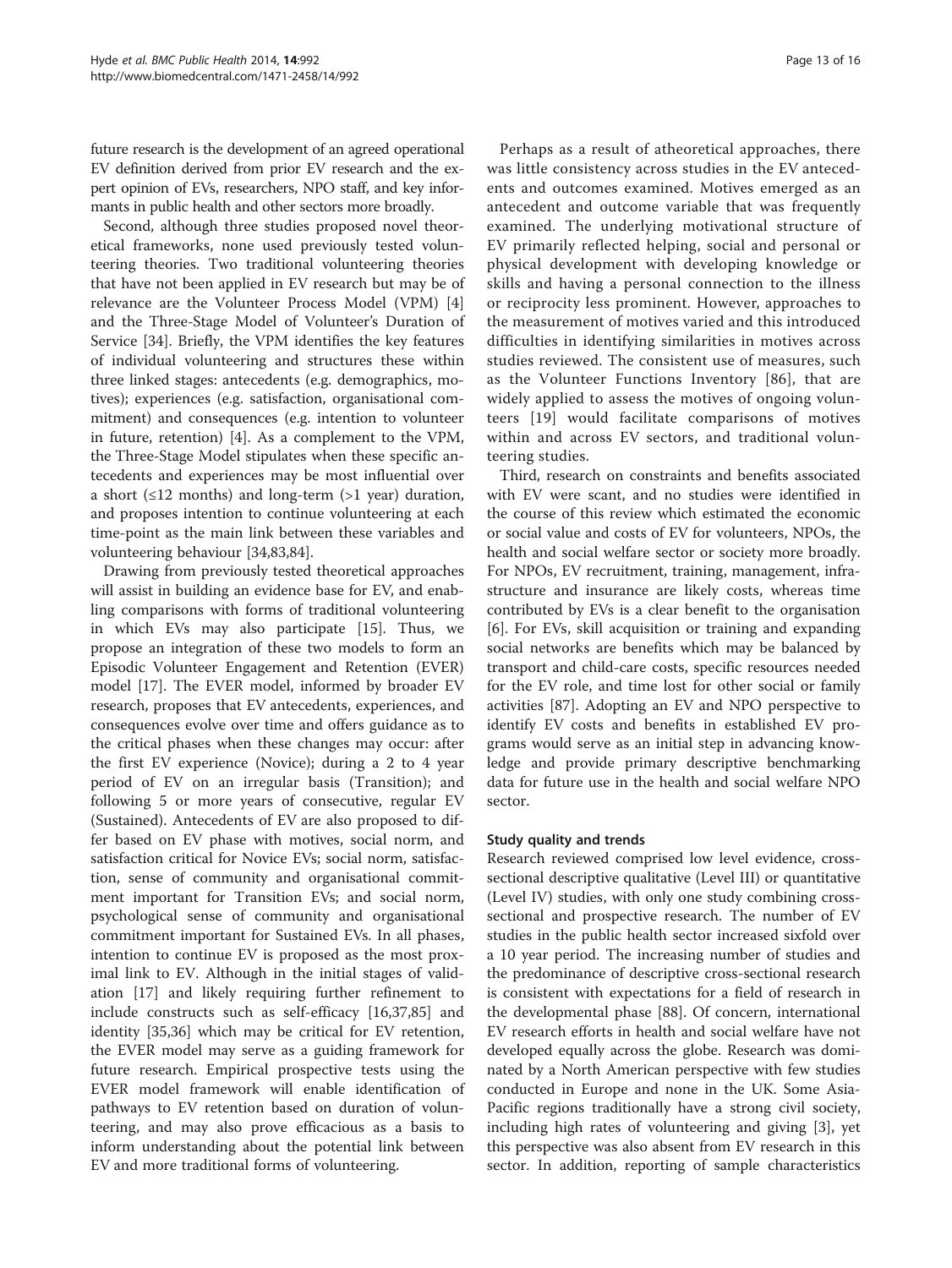<span id="page-13-0"></span>was not consistent. The average demographic profile of samples in studies reviewed comprised EVs who were predominantly North American, middle aged; female; Caucasian; and university/college educated; and had undertaken EV at least once in the past. Idiosyncrasies of this research have implications for generalising findings beyond the studies reviewed. Cross-cultural, demographically-diverse, prospective and experimental studies that use consistent theoretical and measurement approaches are needed to move EV research beyond this current phase.

#### Conclusion

Although EV is vital for the public health sector and the evidence base on EV is growing, there are critical gaps in the research to date. These limitations include lack of definitional clarity; the near absence of theoretically driven EV research and as a consequence little consistency in antecedents and outcomes examined. Articles reviewed comprised low level evidence studies with a predominantly mono-cultural focus. Future research is required to underpin the development of an agreed consensus definition of EV. From this, prospective research is needed that applies salient volunteering theories and validated measures to build an EV evidence-base and develop EV engagement and retention strategies for the public health sector and more broadly.

#### Competing interests

The authors declare that they have no competing interests.

#### Authors' contributions

MH, SC, and JD conceived of and designed the review. MH and SC devised the search strategy, screened titles, abstracts and full text and applied inclusion and exclusion criteria. MH and SC conducted quality assessment of included studies. MH, SC, JD and PS drafted the manuscript and contributed intellectually to its' content. All authors read and approved the final manuscript.

#### Acknowledgements

The authors have no acknowledgements or sources of funding to declare.

#### Author details

<sup>1</sup>Griffith Health Institute, Griffith University, Gold Coast Campus, QLD 4222, Australia. <sup>2</sup>Cancer Council Queensland, Spring Hill, QLD, Australia. <sup>3</sup>School of Social Science, University of Queensland, St Lucia, QLD, Australia. <sup>4</sup>Centre for Applied Health Economics, School of Medicine, Griffith University, Meadowbrook, QLD, Australia. <sup>5</sup>Prostate Cancer Foundation of Australia, St Leonards, NSW, Australia. <sup>6</sup>Health and Wellness Institute, Edith Cowan University, Perth, WA, Australia. <sup>7</sup> Centre for Clinical Research, University of Queensland, Herston, QLD, Australia.

#### Received: 12 May 2014 Accepted: 19 September 2014 Published: 24 September 2014

#### References

- Cnaan RA, Handy F, Wadsworth M: Defining who is a volunteer: conceptual and empirical considerations. Nonprofit Volunt Sect Q 1996, 25:364–383.
- Jenner JR: Participation, leadership and the role of volunteerism among selected women volunteers. J Volunt Action Res 1982, 11(4):27–38.
- 3. World giving index, 2013: a global view of giving trends. [\[https://www.](https://www.cafonline.org/PDF/WorldGivingIndex2013_1374AWEB.pdf) [cafonline.org/PDF/WorldGivingIndex2013\\_1374AWEB.pdf\]](https://www.cafonline.org/PDF/WorldGivingIndex2013_1374AWEB.pdf)
- 4. Snyder M, Omoto AM: Volunteerism: social issues perspectives and social policy implications. Soc Issues Policy Rev 2008, 2(1):1-36.
- 5. Independent Sector, 2002: Giving and volunteering in the United States. 2001, [[http://www.cpanda.org/pdfs/gv/GV01Report.pdf\]](http://www.cpanda.org/pdfs/gv/GV01Report.pdf)
- 6. Productivity Commission: Contribution of the Not-for-Profit Sector, Research Report. 2010, [\[http://www.pc.gov.au/\\_\\_data/assets/pdf\\_file/0003/94548/not-for](http://www.pc.gov.au/__data/assets/pdf_file/0003/94548/not-for-profit-report.pdf)[profit-report.pdf\]](http://www.pc.gov.au/__data/assets/pdf_file/0003/94548/not-for-profit-report.pdf)
- 7. Safrit RD, Merrill MV: Management Implications of contemporary trends in volunteerism in the United States and Canada. J Volunt Adm 2002,  $20(2) \cdot 12 - 23$
- Merrill MV: Global Trends and the challenges for volunteering. Int J Volunt Adm 2006, 24(1):9-14.
- 9. Australian Bureau of Statistics: 4441.0 Voluntary Work, Australia 2006. 2007, [[http://www.abs.gov.au/AUSSTATS/subscriber.nsf/log?openagent&44410\\_2006.](http://www.abs.gov.au/AUSSTATS/subscriber.nsf/log?openagent&44410_2006.pdf&4441.0&Publication&C52862862C082577CA25731000198615&0&2006&09.07.2007&Latest) [pdf&4441.0&Publication&C52862862C082577CA25731000198615&0&2006&09.07.](http://www.abs.gov.au/AUSSTATS/subscriber.nsf/log?openagent&44410_2006.pdf&4441.0&Publication&C52862862C082577CA25731000198615&0&2006&09.07.2007&Latest) [2007&Latest](http://www.abs.gov.au/AUSSTATS/subscriber.nsf/log?openagent&44410_2006.pdf&4441.0&Publication&C52862862C082577CA25731000198615&0&2006&09.07.2007&Latest)]
- 10. Edwards HC: Episodic volunteering and teens: what message are we sending. Vrijwillige Inzet Onderzocht [Voluntary Effort Studied] 2007,  $4(1):43-50$
- 11. Macduff N: Societal Changes And The Rise Of The Episodic Volunteer. In Emerging Areas Of Volunteering. Volume 1st edition; 2005:49–61.
- 12. McCurley S, Lynch R: Keeping Volunteers: A Guide to Retention. In Philadelphia, PA: Engergize Inc; 2005.
- 13. Cnaan RA, Handy F: Towards understanding episodic volunteering. Vrijwillige Inzet Onderzocht [Voluntary Effort Studied] 2005, 2(1):29–35.
- 14. Hustinx L, Haski-Leventhal D, Handy F: One of a kind? Comparing episodic and regular volunteers at the Philadelphia Ronald McDonald House. IJOVA 2008, 25(3):50–66.
- 15. Handy F, Brodeur N, Cnaan RA: Summer on the island: episodic volunteering. Volunt Action 2006, 7(3):31–46.
- 16. Harrison DA: Volunteer motivation and attendance decisions: competitive theory testing in multiple samples from a homeless shelter. J Appl Psychol 1995, 80(3):371–385.
- 17. Hyde MK, Dunn J, Bax C, Chambers SK: Episodic volunteering and retention: an integrated theoretical approach. Nonprofit Volunt Sect Q 2004, manuscript accepted for publication.
- 18. Hustinx L: Weakening organizational ties? A classification of styles of volunteering in the Flemish Red Cross. Soc Serv Rev 2005, 79(4):624–652.
- 19. Wilson J: Volunteerism research a review essay. Nonprofit Volunt Sect Q 2012, 41(2):176–212.
- 20. Macduff N: Episodic Volunteers ... A fleeting species? Int J Volunt Adm 2008, 25(3):89–93.
- 21. Nunn M: Building the bridge from episodic volunteerism to social capital. Fletcher Forum World Affairs 2000, 24(2):115–128.
- 22. Hustinx L, Lammertyn F: Collective and reflexive styles of volunteering: a sociological modernatization perspective. Voluntas 2003, 14(2):167–187.
- 23. Brudney JL: Designing And Managing Volunteer Programs. In The Jossey-Bass Handbook Of Nonprofit Leadership And Management; 2005:310–344.
- 24. Neufeind M, Guntert S, Wehner T: The impact of job design on event volunteers' future engagement: insights from the European FootballChampionship 2008. Eur Sport Manag Q 2013, 13(5):537–556.
- 25. Smith K, Holmes K, Haski-Leventhal D, Cnaan RA, Handy F, Brudney JL: Motivations and benefits of student volunteering: comparing regular, occasional, and non-volunteers in five countries. Can J Nonprofit Soc Econ Res 2010, 1(1):65–81.
- 26. Güntert ST, Neufeind M, Wehner T: Motives for event volunteering: extending the functional approach. Nonprofit Volunt Sect Q 2014, doi:10.1177/0899764014527797.
- 27. Holmes K, Smith KA, Lockstone-Binney L, Baum T: Developing the dimensions of tourism volunteering. Leis Sci 2010, 32(3):255–269.
- 28. Higgins JW, Lauzon L: Finding the fun in fun runs: exploring physical activity events as fundraising tools in the non-profit sector. Int J Nonprofit Volunt Sect Mark 2003, 8(4):363–377.
- 29. Australian Bureau of Statistics: 4441.0 Voluntary Work, Australia 2010. 2011, [[http://www.abs.gov.au/ausstats/subscriber.nsf/log?openagent&44410\\_2010.](http://www.abs.gov.au/ausstats/subscriber.nsf/log?openagent&44410_2010.pdf&4441.0&Publication&404350EEC6509985CA2579580013177A&&2010&01.12.2011&Latest) [pdf&4441.0&Publication&404350EEC6509985CA2579580013177A&&2010&01.](http://www.abs.gov.au/ausstats/subscriber.nsf/log?openagent&44410_2010.pdf&4441.0&Publication&404350EEC6509985CA2579580013177A&&2010&01.12.2011&Latest) [12.2011&Latest\]](http://www.abs.gov.au/ausstats/subscriber.nsf/log?openagent&44410_2010.pdf&4441.0&Publication&404350EEC6509985CA2579580013177A&&2010&01.12.2011&Latest)
- 30. Vézina M, Crompton S: Volunteering in Canada Catalogue no. 11–008. 2012, [<http://www.statcan.gc.ca/pub/11-008-x/2012001/article/11638-eng.pdf>]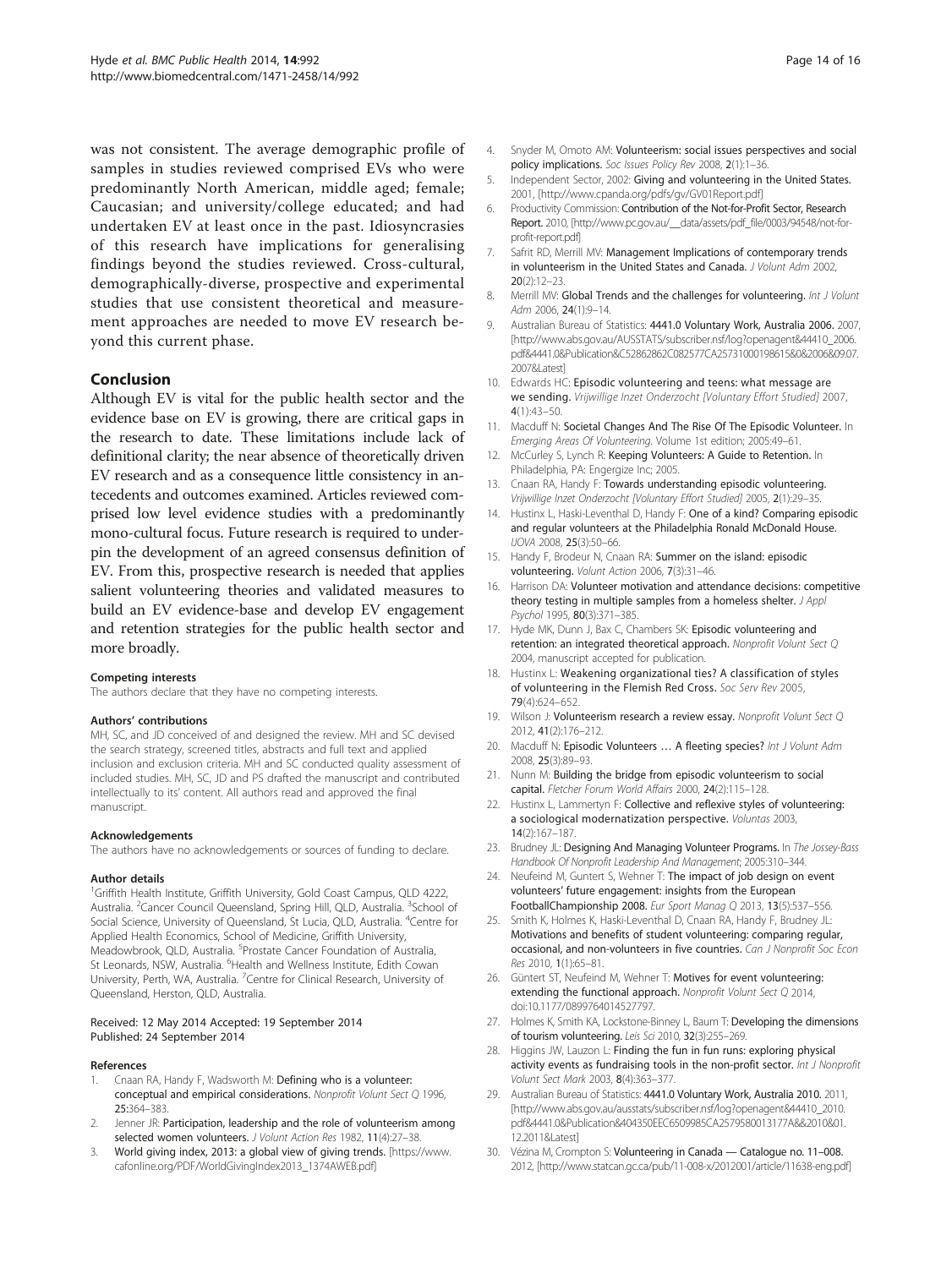- <span id="page-14-0"></span>31. Cabinet Office: Community Life Survey: August 2012 – April 2013 Statistical Bulletin. 2013, [[https://www.gov.uk/government/uploads/system/](https://www.gov.uk/government/uploads/system/uploads/attachment_data/file/316036/Community_Life_Survey_Q4_2012-13_Bulletin.pdf) [uploads/attachment\\_data/file/316036/Community\\_Life\\_Survey\\_Q4\\_2012-](https://www.gov.uk/government/uploads/system/uploads/attachment_data/file/316036/Community_Life_Survey_Q4_2012-13_Bulletin.pdf) [13\\_Bulletin.pdf\]](https://www.gov.uk/government/uploads/system/uploads/attachment_data/file/316036/Community_Life_Survey_Q4_2012-13_Bulletin.pdf)
- 32. Haski-Leventhal D, Hustinx L, Handy F: What money cannot buy: the distinctive and multidimensional impact of volunteers. J Commun Pract 2011, 19(2):138–158.
- 33. Bryen LM, Madden KM: Bounce-Back of Episodic Volunteers: What Makes Episodic Volunteers Return? Working Paper No. CPNS 32. In Brisbane, Australia: QUT; 2006.
- 34. Chacón F, Vecina ML, Dávila MC: The three-stage model of volunteers duration of service. Soc Behav Personal Int J 2007, 35(5):627–642.
- 35. Marta E, Pozzi M: Young people and volunteerism: a model of sustained volunteerism during the transition to adulthood. J Adult Dev 2008, 15(1):35–46.
- 36. Penner LA: Dispositional and organizational influences on sustained volunteerism: an interactionist perspective. J Soc Issues 2002, 58(3):447–467.
- 37. Hyde MK, Knowles SR: What predicts Australian university students' intentions to volunteer their time for community service? Aust J Psychol 2013, 65(3):135–145.
- 38. Ajzen I: The theory of planned behavior. Organ Behav Hum Decis Process 1991, 50(2):179–211.
- 39. Bandura A: Self-efficacy: toward a unifying theory of behavioral change. Psychol Rev 1977, 84(2):191–215.
- 40. Luszczynska A, Schwarzer R: Social Cognitive Theory. In Predicting Health Behaviour. 2nd edition. Edited by Conner M, Norman P. Buckingham, England: Open University Press; 2005:127–169.
- 41. Moher D, Liberati A, Tetzlaff J, Altman DG, The PRISMA Group: Preferred reporting items for systematic reviews and meta-analyses: the PRISMA statement. PLoS Med 2009, 6(7):e1000097.
- 42. Gehanno J-F, Rollin L, Darmoni S: Is the coverage of google scholar enough to be used alone for systematic reviews. BMC Med Inform Decis Mak 2013, 13(7).<http://www.biomedcentral.com/1472-6947/13/7>.
- 43. Chwalisz K, Shah SR, Hand KM: Facilitating rigorous qualitative research in rehabilitation psychology. Rehabil Psychol 2008, 53(3):387–399.
- 44. Daly J, Willis K, Small R, Green J, Welch N, Kealy M, Hughes E: A hierarchy of evidence for assessing qualitative health research. J Clin Epidemiol 2007, 60(1):43–49.
- 45. Elliott R, Fischer CT, Rennie DL: Evolving guidelines for publication of qualitative research studies in psychology and related fields. Br J Clin Psychol 1999, 38(3):215–229.
- 46. National Health and Medical Research Council: NHMRC Strategic Plan 2013–2015. 2012, [[http://www.nhmrc.gov.au/\\_files\\_nhmrc/publications/](http://www.nhmrc.gov.au/_files_nhmrc/publications/attachments/nh160_nhmrc_strat_plan_201315.pdf) [attachments/nh160\\_nhmrc\\_strat\\_plan\\_201315.pdf\]](http://www.nhmrc.gov.au/_files_nhmrc/publications/attachments/nh160_nhmrc_strat_plan_201315.pdf)
- 47. Sheehan KB: E-mail survey response rates: a review. J Comput-Mediat Commun 2001, 6(2). doi:10.1111/j.1083-6101.2001.tb00117.x.
- 48. Kelley K, Clark B, Brown V, Sitzia J: Good practice in the conduct and reporting of survey research. Int J Qual Health Care 2003, 15(3):261-266.
- 49. Fischer LR, Mueller DP, Cooper PW: Older volunteers: a discussion of the Minnesota senior study. The Gerontologist 1991, 31(2):183–194.
- 50. Leonard R, Onyx J, Maher A: Constructing short-term episodic volunteering experiences match Grey Nomads and the needs of small country towns. Third Sector Rev 2007, 13(2):121–139.
- 51. Brayley N, Obst P, White KM, Lewis IM, Warburton J, Spencer NM: Exploring the validity and predictive power of an extended volunteer functions inventory within the context of episodic skilled volunteering by retirees. J Community Psychol 2014, 42(1):1–18.
- 52. Handy F, Cnaan RA, Hustinx L, Kang C, Brudney JL, Haski-Leventhal D, Zrinscak S: A cross-cultural examination of student volunteering: is it all about résumé building? Nonprofit Volunt Sect Q 2010, 39(3):498–523.
- 53. Hustinx L, Handy F, Cnaan RA, Brudney JL, Pessi AB, Yamauchi N: Social and cultural origins of motivations to volunteer a comparison of university students in six countries. Int Sociol 2010, 25(3):349–382.
- 54. Leonard R, Onux J: Volunteer tourism: the interests and motivations of grey nomads. Ann Leis Res 2009, 12(3–4):315–332.
- 55. Pauline G, Pauline Jeffrey S: Volunteer motivation and demographic influences at a professional tennis event. Team Perform Manag 2009, 15(3/4):172–184.
- 56. Wolleback D, Skirstad B, Hanstad DV: Between two volunteer cultures: social composition and motivation among volunteers at the 2010 test

event for the FIS Nordic world Ski championships. Int Rev Sociol Sport 2014, 49(1):22–41.

- 57. Hamm SM, MacLean JC, Misener KE: Understanding the commitment and motivation of episodic volunteers for a large sporting event. Int J Volunt Adm 2008, XXV(3):26–38.
- 58. Lockstone L, Smith K, Baum T: Volunteering flexibility across the tourism sector. Manag Leis 2010, 15(1-2):111-127.
- 59. Allison LD, Okun MA, Dutridge KS: Assessing volunteer motives: a comparison of an open-ended probe and Likert rating scales. J Commun Applied Soc Psychol 2002, 12(4):243–255.
- 60. Beder J, Fast J: Episodic volunteering: Why people walk/run for charity. Int J Volunt Adm 2008, XXV(3):3–13.
- 61. Cuskelly G, Auld C, Harrington M, Coleman D: Predicting the behavioral dependability of sport event volunteers. Event Manag 2004, 9(1–2):73–89.
- 62. Campbell A: The importance of being valued: solo grey nomads as volunteers at the national folk festival. Ann Leis Res 2009, 12(3–4):277–294.
- Madison T, Ward SG, Royalty K: Volunteer Income Tax Assistance (VITA) episodic volunters: training and retraining. Int J Volunt Adm 2008, 25(3):67–76.
- 64. Bennett R, Mousley W, Kitchin P, Ali-Choudhury R: Motivations for participating in charity-affiliated sporting events. J Consum Behav 2007, 6(2):155–178.
- 65. Hendriks M, Peelen E: Personas in action: linking event participation motivation to charitable giving and sports. Int J Nonprofit Volunt Sect Mark 2013, 18(1):60–72.
- 66. Scott A, Solomon PJ: The marketing of cause-related events: a study of participants as consumers. J Nonprofit Public Sect Mark 2003, 11(2):43–66.
- 67. Snelgrove R, Wood L: Attracting and leveraging visitors at a charity cycling event. J Sport Tourism 2010, 15(4):269-285.
- Snelgrove R, Wood L, Havitz ME: Developing personal attachment to a physically active charity event. Int J Nonprofit Volunt Sect Mark 2013, 18(2):133–140.
- 69. Wood L, Snelgrove R, Danylchuk K: Segmenting volunteer fundraisers at a charity sport event. J Nonprofit Public Sector Mark 2010, 22(1):38-54.
- 70. Filo K, Funk DC, O'Brien D: Examining motivation for charity sport event participation: a comparison of recreation-based and charity-based motives. J Leis Res 2011, 43(4):491–518.
- 71. Filo K, Spence K, Sparero E: Exploring the properties of community among charity sport event participants. Manag Leis 2013, 18(3):194–212.
- 72. Filo K, Funk DC, O'Brien D: It's really not about the bike: exploring attraction and attachment to the events of the Lance Armstrong Foundation. J Sport Manag 2008, 22(5):501–525.
- 73. Filo K, Funk DC, O'Brien D: The meaning behind attachment: exploring camaraderie, cause, and competency at a charity sport event. J Sport Manag 2009, 23(3):361–387.
- 74. Filo K, Groza MD, Fairley S: The role of belief in making a difference in enhancing attachment to a charity sport event. J Nonprofit Public Sector Mark 2012, 24(2):123-140.
- 75. Won D, Park M, Lee K-Y, Chung J: Factors affecting participation in charity sport events involving a low intensive physical activity. Int J Leis Tourism Mark 2011, 2(3):248–257.
- 76. Won D, Park M: Motivating factors influencing college students' participation in charity sport events. Int J Sport Manag Mark 2010, 8(3–4):296–321.
- 77. Won D, Park M, Turner B: Motivations for participating in health related charity sport events. J Venue Event Manag 2010, 1(2):17-44.
- 78. Mayer BW, McNary LD: The relationship among organizational-based self-esteem and various factors motivating volunteers. Nonprofit Volunt Sect Q 2007, 36(2):327–340.
- 79. Jeffery KA, Butryn TK: The motivations of runners in a cause-based marathon-training program. J Sport Behav 2012, 35(3):300–319.
- 80. Rundio A, Heere B, Newland B: Cause-related versus Non cause-related sports events: differentiating endurance events through a comparison of athlete's motives. Sport Mark Q 2014, 23(1):17–26.
- 81. Merlin T, Weston A, Tooher R: Extending an evidence hierarchy to include topics other than treatment: revising the Australian'levels of evidence'. BMC Med Res Methodol 2009, 9(1):34.
- 82. Johnson TP, Wislar JS: Response rates and nonresponse errors in surveys. JAMA 2012, 307(17):1805-1806.